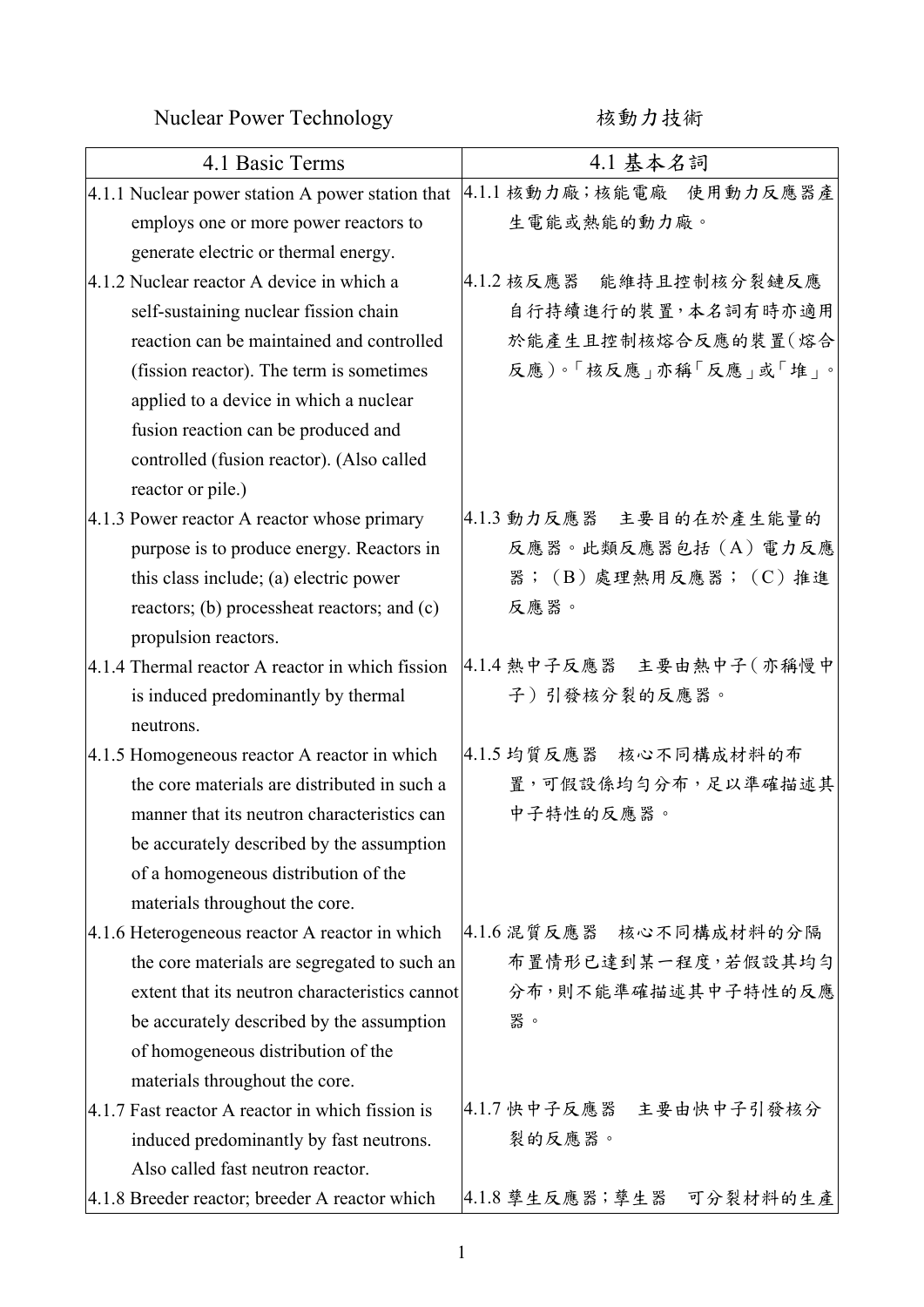| produces more fissile material than it           | 量多於消耗的反應器,亦就是轉化比大於            |
|--------------------------------------------------|-------------------------------|
| consumes, i.e. has conversion ratio greater      | 1的反應器。                        |
| than unity.                                      |                               |
| 4.1.9 Nuclear fuel A substance containing one or | 4.1.9 核燃料 含有可分裂核種能在反應器中       |
| more fissile nuclides capable of                 | 維持核分裂鏈反應的物質,亦包括含有可            |
| maintaining a chain reaction in a reactor;       | 孕核種能轉化為可分裂核種的物質。              |
| also a substance containing one or more          |                               |
| fertile nuclides that can be transmuted into     |                               |
| such fissile nuclides.                           |                               |
| 4.1.10 Fission products Nuclides produced either | 4.1.10分裂產物 核分裂後產生的核種,或再       |
| by fission or by the subsequent radioactive      | 由核種經放射性衰變後產生的核種。              |
| decay of the nuclides thus formed.               |                               |
| 4.1.11 Radioactivity The property of certain     | 4.1.11 放射性 某些核種具有下列現象之一的      |
| nuclides of spontaneously emitting               | 特性: (1) 從其原子核自發放出粒子或          |
| particles, including gamma radiation, from       | 加馬輻射的現象; (2)其原子核具有自           |
| their nucleus, of undergoing spontaneous         | 發分裂的現象;或(3)其原子核在捕獲            |
| fission or of emitting X radiation following     | 軌道電子後放出 X 輻射的現象。              |
| orbital electron capture by their nucleus.       |                               |
| 4.1.12 Source material; feed material (UK)       | 4.1.12 源物料; 饋料 (英國名詞) 天然鈾 (含  |
| Uranium containing the mixture of isotopes       | 有鈾各種天然同位素的混合物);235同           |
| occurring in nature; uranium depleted in the     | 位素耗乏後的鈾;釷;或以金屬、合金、            |
| isotope 235; thorium; any of theforegoing        | 化合物、或濃縮物形態的上述各物料之任            |
| in the form of metal, alloy, chemical            | 何組合。                          |
| compound, or concentrate.                        |                               |
| 4.1.13 Special fissionable material; special     | 4.1.13 特種可分裂材料;特種核料<br>鈽 239; |
| nuclear material Plutonium-239;                  | 鈾 233;含有濃化 235 或 233 同位素的鈾;   |
| uranium-233; uranium enriched in the             | 含有一種或多種上列成分之任何材料;             |
| isotopes 235 or 233; any material                | 「特種可分裂材料」一詞不包括源物料。            |
| containing one or more of the foregoing;         | (註)含有「濃化235 或233 同位素的鈾」       |
| but the term "special fissionable material"      | 係指鈾中含有 235 或 233 同位素,或兩者      |
| does not include source material.                | 都有,這些同位素的含量總和與 238 同位         |
| Note. The term "uranium enriched in the          | 素含量的豐度比,較天然鈾中235同位素           |
| isotopes 235 or 233" means uranium               | 與238同位素的比例為高。                 |
| containing the isotopes 235 or 233 or both       |                               |
| in an amount such that the abundance ratio       |                               |
| of the sum of these isotopes to the isotope      |                               |
| 238 is greater than the ratio of the isotope     |                               |
| 235 to the isotope 238 occurring in nature.      |                               |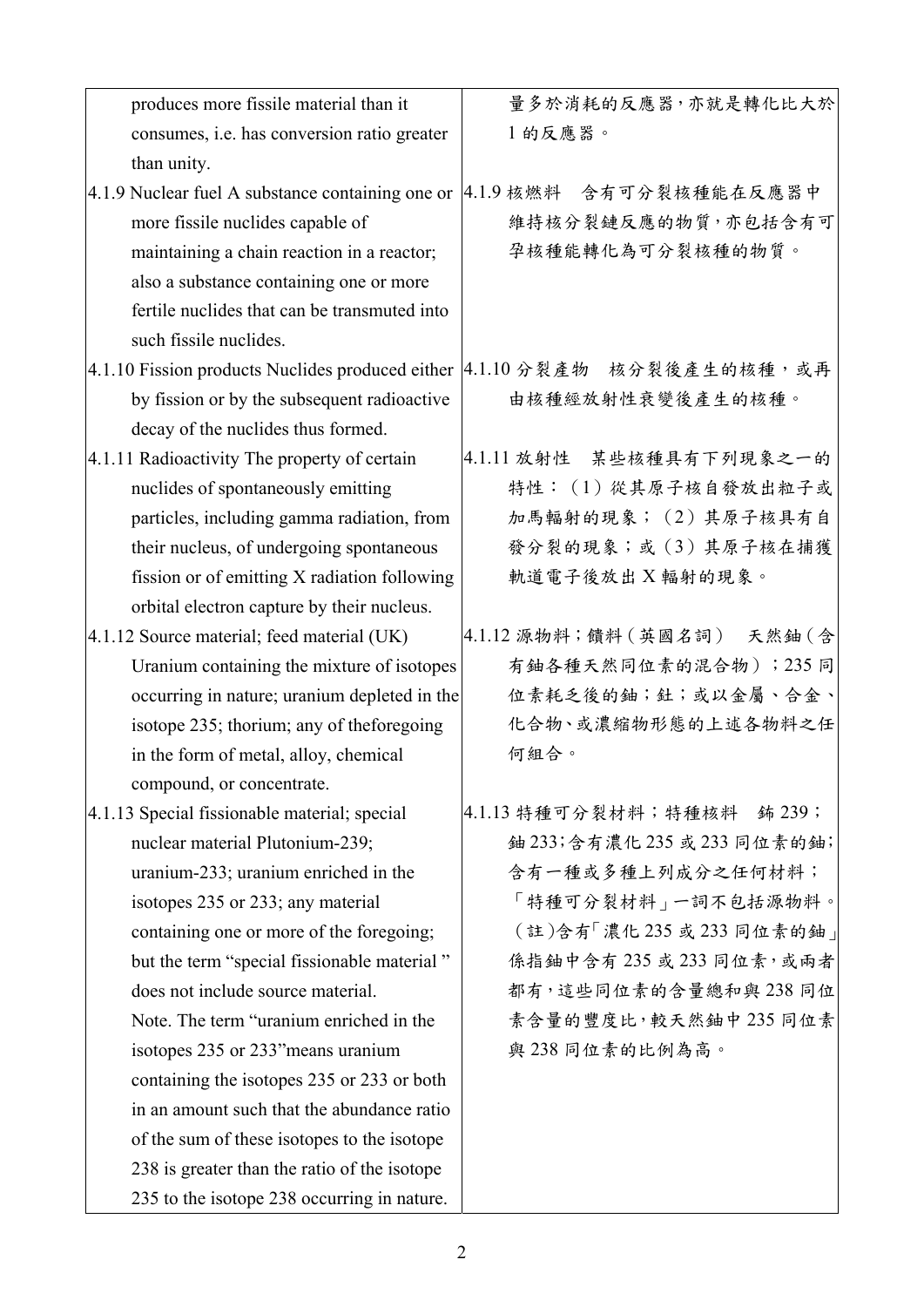| 4.1.14 Fuel inventory The total amount of           | 4.1.14 燃料存量 按規範投資於一反應器,一                                                   |
|-----------------------------------------------------|----------------------------------------------------------------------------|
| nuclear fuel invested in a reactor, a group         | 羣反應器,或一整個燃料循環的核燃料總                                                         |
| of reactors, or an entire fuel cycle,               | 量。                                                                         |
| according to specification.                         |                                                                            |
| 4.1.15 Fissile material inventory The total         | 4.1.15 可分裂材料存量 按規範投資於一反應                                                   |
| amount of fissile material invested in a            | 器,一羣反應器,或一整個燃料循環的可                                                         |
| reactor, a group of reactors or an entire fuel      | 分裂材料總量。                                                                    |
| cycle, according to specification.                  |                                                                            |
| 4.1.16 Fuel cycle The sequence of steps, such as    | 4.1.16燃料循環 核燃料從生產、製造、使用、                                                   |
| utilisation, reprocessing, refabrication and        | 用過燃料中未耗盡的可分裂材料之再處                                                          |
| eventual re-utilisation in reactors, through        | 理回收、再製造、以至再放在反應器中使                                                         |
| which nuclear fuel may pass.                        | 用等一系列程序。                                                                   |
| 4.1.17 Nuclear fission The division of a heavy      | 4.1.17 核分裂 一個重原子核分裂為質量相差                                                   |
| nucleus into tow (or, rarely, more) parts           | 不遠的兩個較小原子核(或偶而分裂為兩                                                         |
| with masses of equal order of magnitude,            | 個以上)通常伴隨著放出中子與伽馬輻                                                          |
| usually accompanied by the emission of              | 射。                                                                         |
| neutrons and gamma radiation.                       |                                                                            |
| 4.1.18 Fission energy The energy released when      | 4.1.18 分裂能<br>原子發生核分裂時釋放的能                                                 |
| an atom is split.                                   | 量。                                                                         |
| 4.1.19 Thermal neutrons Neutrons in thermal         | 4.1.19 熱中子 與其所存在的介質達到熱平衡                                                   |
| equilibrium with the medium in which they           | 的中子。                                                                       |
| exist.                                              |                                                                            |
| 4.1.20 Fast neutrons Neutrons of kinetic energy     | 4.1.20 快中子 動能超過某一定值的中子,在                                                   |
| greater than some specified value. In               | 反應器物理中,此值通常選定為0.1百萬                                                        |
| reactor physics the value is frequently             | 電子伏。                                                                       |
| chosen to be 0.1 MeV.                               |                                                                            |
| 4.1.21 Fission neutrons Prompt and delayed          | 4.1.21 分裂中子 在核分裂過程中獲得能量的                                                   |
| neutrons originating in the fission process         | 瞬發中子與遲延中子。                                                                 |
| that have retained their original energy.           |                                                                            |
| Prompt neutrons Neutrons<br>4.1.22                  | 4.1.22 瞬發中子 同時伴隨核分裂產生的中                                                    |
| accompanying the fission process without            | 子。                                                                         |
| measurable delay.                                   |                                                                            |
|                                                     | 4.1.23 Delayed neutrons Neutrons resulting from  4.1.23 遲延中子 在核分裂後, 經可量度時間 |
| fission which are emitted with a measurable         | 的遲延才放出的中子;這些中子係因分裂                                                         |
| time delay due to the radioactive                   | 產物的放射性衰變而放出,或因某些核種                                                         |
| disintegration of fission products or which         | 受核分裂產生加馬輻射的照射而放出。                                                          |
| are formed late such as photoneutrons.              |                                                                            |
| 4.1.24 Criticality The condition of being critical. | 4.1.24 臨界狀態<br>核分裂鏈反應使核分裂能維                                                |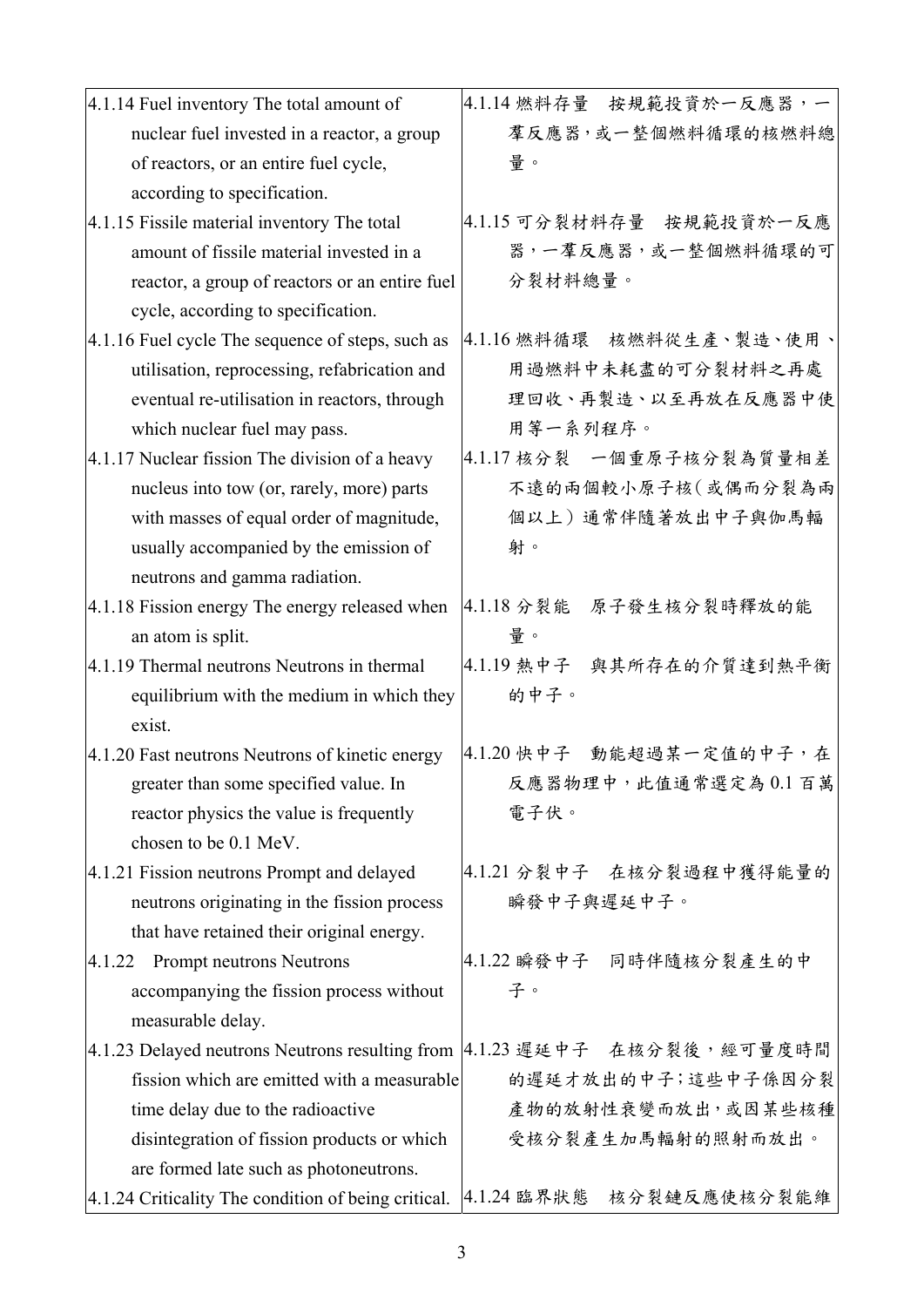|                                                   | 持自行持續穩定進行的狀態。                                                             |
|---------------------------------------------------|---------------------------------------------------------------------------|
| 4.1.25 Nuclear chain reaction A series of nuclear | 4.1.25 核鏈反應 引發核反應的必要媒介 (例                                                 |
| reactions in which one of the agents              | 如中子)為核反應本身所產生,因而促發                                                        |
| necessary to the series is itself produced by     | 一系列連續進行的相同核反應。一個核反                                                        |
| the same reactions Depending on whether           | 應直接引發次一代核反應的平均數目,隨                                                        |
| the number of reactions directly caused by        | 著其小於1, 等於1, 或大於1的情況,                                                      |
| one reaction is on average less than, equal       | 此一系列的核鏈反應遂成為收歛(次臨                                                         |
| to, or greater than, unity, the chain reaction    | 界)的,自行持續進行(臨界)的,或發                                                        |
| is convergent (subcritical), selfsustained        | 散(超臨界)的。                                                                  |
| (critical), or divergent (supercritical).         |                                                                           |
| 4.1.26 Moderation The reduction of the neutron    | 4.1.26 緩和 中子與某核種碰撞後,僅有小部                                                  |
| energy by scattering without appreciable          | 份中子被捕獲,而絕大部分中子均因散射                                                        |
| capture.                                          | 而使中子能量減低的現象。                                                              |
|                                                   | 4.1.27 Critical mass The minimum mass of fissile 4.1.27 臨界質量 可分裂材料或具有某一特定 |
| material or of an element having a specified      | 濃化度之可分裂材料元件,在某一特定幾                                                        |
| degree of enrichment in fissile material,         | 何布置及材料組合的環境下,能維持一臨                                                        |
| with a specified geometrical arrangement,         | 界鏈反應的最低質量。                                                                |
| material composition and environment, that        |                                                                           |
| can sustain a critical chain reaction.            |                                                                           |
| 4.1.28 Multiplication factor; effective           | 4.1.28 增殖因數;有效增殖因數同一在一時段                                                  |
| multiplication factor The ratio, k, of the        | 內由核分裂產生的中子總數與<br>時段內                                                      |
| total number of neutrons produced during a        | 經吸收及滲漏而損失的中子總數之比率                                                         |
| time interval to the total number of              | $(k)$ .                                                                   |
| neutrons lost by absorption and leakage           | (註)「增殖因數」亦稱「有效增殖因數」,                                                      |
| during the same interval.                         | 以與「無限(介質)增殖因數 南所分別。                                                       |
| Note. The "multiplication factor" is also         |                                                                           |
| termed the "effective multiplication factor"      |                                                                           |
| to differentiate it from the "infinite            |                                                                           |
| multiplication factor".                           |                                                                           |
| 4.1.29 Critical A medium is critical when it has  | 4.1.29 臨界 有效增殖因數等於1 的狀態。                                                  |
| an effective multiplication factor equal to       |                                                                           |
| unity.                                            |                                                                           |
| 4.1.30 Supercritical A medium is supercritical    | 4.1.30 超臨界 有效增殖因數大於1的狀態。                                                  |
| when its effective multiplication factor is       |                                                                           |
| greater than unity.                               |                                                                           |
| 4.1.31 Subcritical A medium is subcritical when   | 4.1.31 次臨界 有效增殖因數小於1的狀態。                                                  |
| its effective multiplication factors is less      |                                                                           |
| than unity.                                       |                                                                           |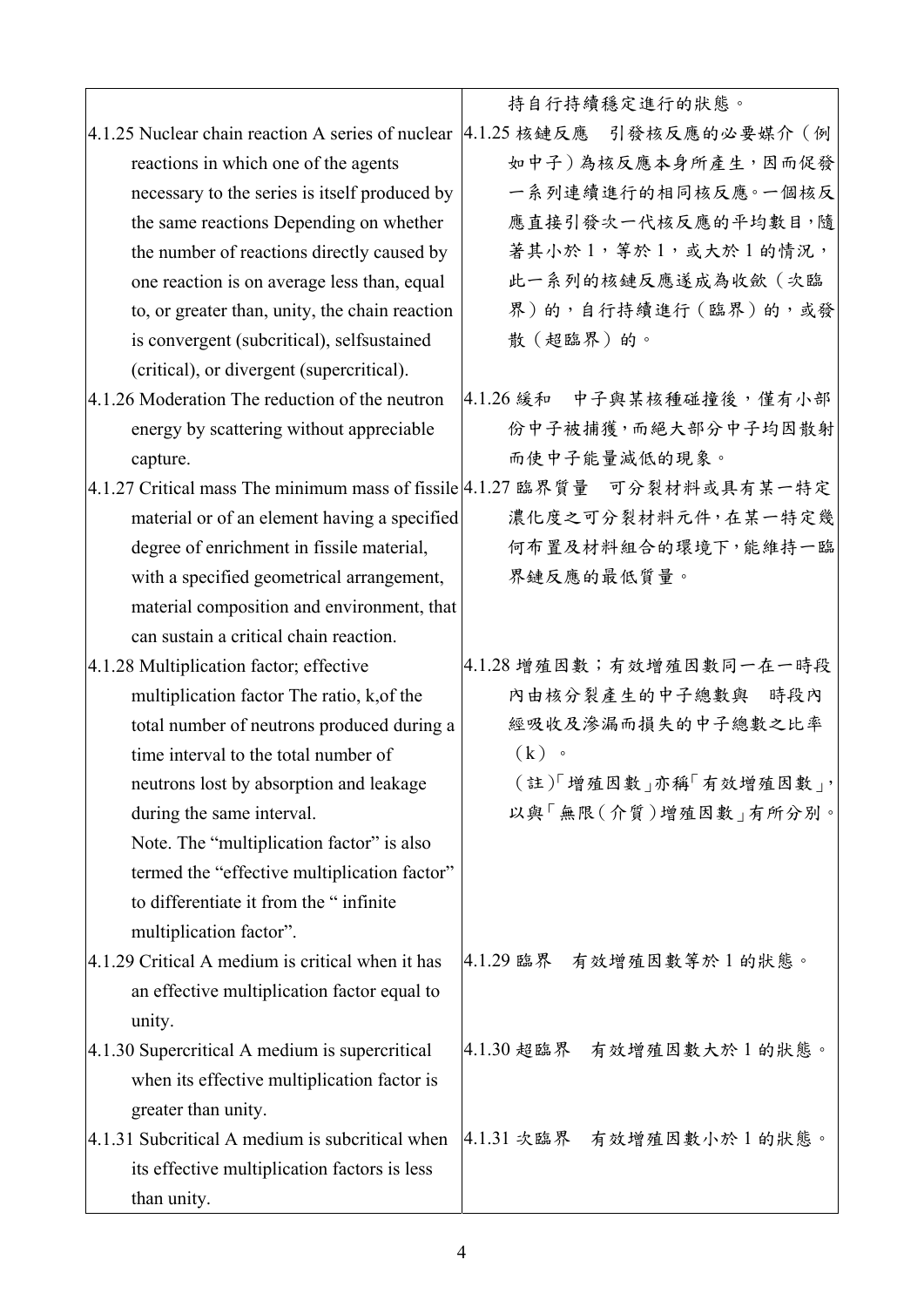| 4.1.32 Breeding ratio The conversion ratio when  4.1.32 孳生比 大於 1 的轉化比。   |                            |
|--------------------------------------------------------------------------|----------------------------|
| it is greater than unity.                                                |                            |
| 4.1.33 Conversion ratio The ratio of the number                          | 4.1.33 轉化比 由可孕材料轉化為可分裂核種   |
| of fissile nuclei produced from fertile                                  | 的數目與同一時間內可分裂核種消耗數          |
| material to the number of fissile nuclei                                 | 目之比。                       |
| consumed during the same period of time.                                 |                            |
| $ 4.1.34$ Doubling time                                                  | 4.1.34 倍增時間                |
| 1. For the fuel inventory of an entire fuel                              | (1)一孳生反應器或一羣孳生反應器的         |
| cycle of a breeder reactor or group of                                   | 一整個燃料循環之燃料存量內,可分           |
| breeder reactors, the time required for the                              | 裂核種的數量因孳生而增加一倍所            |
| amount of fissile nuclides to be doubled by                              | 需要的時間。                     |
| breeding;                                                                | (2)某一孳生反應器之燃料裝置內,可         |
| 2. For a fuel charge in a given breeder                                  | 分裂核種的原始數量由於孳生而增            |
| reactor, the time required for the initial                               | 加一倍所需要的時間。                 |
| amount of fissile nuclides to be doubled by                              |                            |
| breeding.                                                                |                            |
| 4.1.35 Reactivity The parameter, $\rho$ , giving the                     | 4.1.35 反應度 表示核鏈反應介質偏離臨界狀   |
| deviation from criticality of a                                          | 態之程度, 通常以參變數 p 代表之, 其定     |
| nuclear-chain-reacting medium. It is                                     | 義可列如下式:                    |
| defined as follows:                                                      | $P = \frac{k-1}{k}$        |
| $P = \frac{k-1}{k}$                                                      |                            |
|                                                                          | 式 p=反應度                    |
| where $p$ =reactivity and $k$ = multiplication                           | k=增殖因數                     |
| factor.                                                                  |                            |
|                                                                          |                            |
| 4.1.36 Nuclear safety The prevention of plant                            | 4.1.36 核子安全 避免工廠情況或運轉情況由   |
| conditions or operating conditions that                                  | 於放射性污染,游離輻射,或其他型式的         |
| could lead to the endangering of persons or                              | 能量釋放,危害及人或物的防止措施。          |
| objects by radioactive contamination,                                    |                            |
| ionizing radiation or other release of                                   |                            |
| energy.                                                                  |                            |
| 4.2 Nuclear Fuels, Manufacture and                                       | 4.2 核燃料,製造與再處理             |
| Reprocessing                                                             |                            |
| 4.2.1 Natural uranium Uranium with the naturally 4.2.1 天然鈾 含有天然存在的各種鈾同位素 |                            |
| occurring mixture of isotopes.                                           | 混合物之鈾。                     |
| 4.2.2 Enriched uranium Uranium in which the                              | 4.2.2 濃化鈾 鈾中含有可分裂同位素鈾235 的 |
| percentage of the fissionable isotope,                                   | 含量百分比,經增加至高於其天然鈾中的         |
| uranium-235, has been increased above that                               | 含量。                        |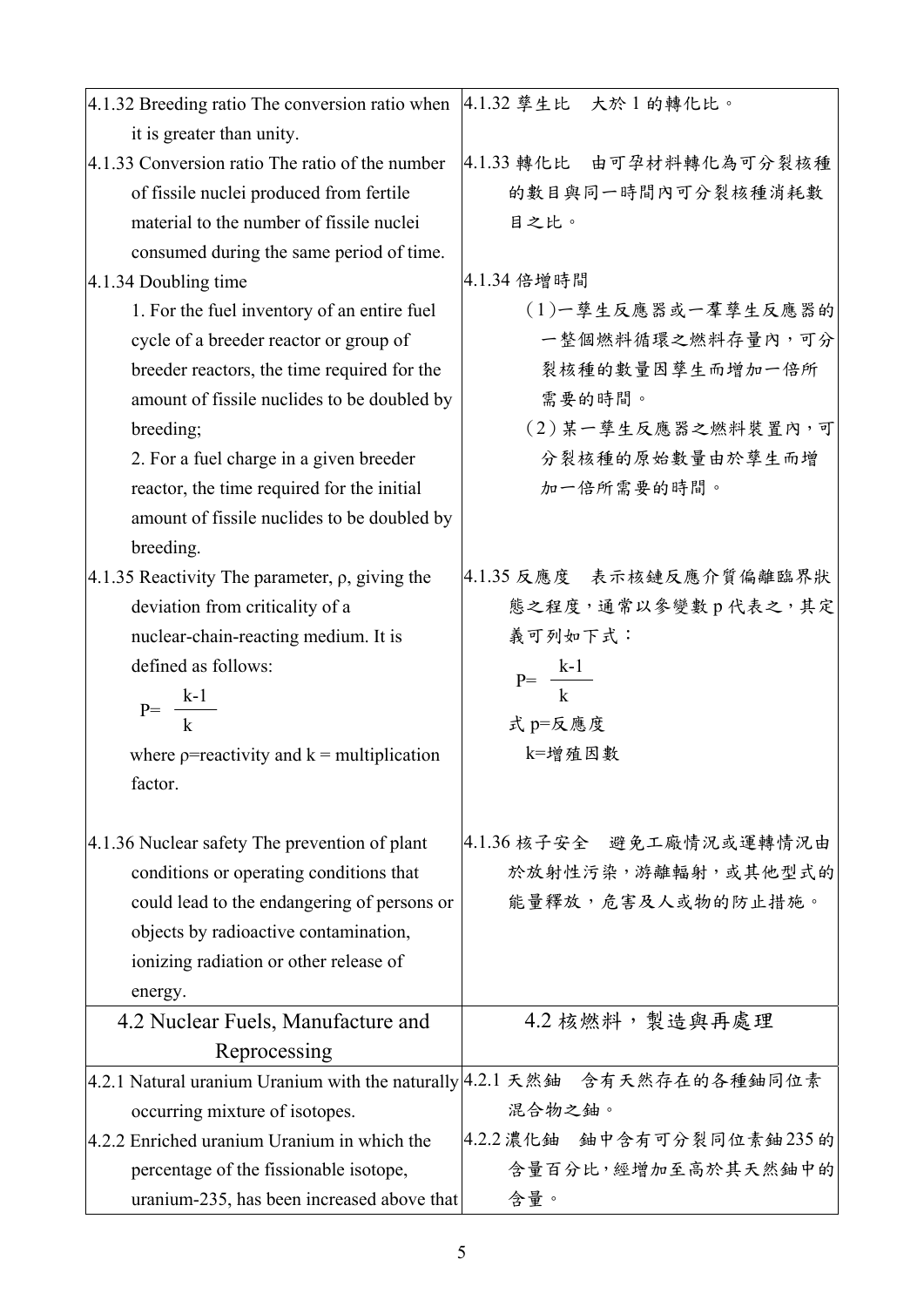| contained in natural uranium.                                               |                              |
|-----------------------------------------------------------------------------|------------------------------|
| 4.2.3 Fertile A nuclide is deemed to be fertile                             | 4.2.3 可孕<br>核種在吸收中子之後能直接或間   |
| when it is capable of being transformed,                                    | 接地轉變為可分裂核種者,即視為「可            |
| directly or indirectly, into a fissile nuclide                              | 孕」。                          |
| by neutron capture.                                                         |                              |
| 4.2.4 Fertile material Isotopes capable of being                            | 4.2.4 可孕材料 核種在吸收中子之後,能直接     |
| readily transformed, directly or indirectly,                                | 或間接地迅速轉變為可分裂材料之同位            |
| into fissionable material by the absorption                                 | 素,尤其是鈾238與釷232;可孕材料有         |
| of neutrons, particularly uranium-238 and                                   | 時亦稱為源物料或孳生器材料。               |
| thorium-232; sometimes called source                                        |                              |
| material or breeder material.                                               |                              |
| 4.2.5 Enrichment The fraction of atoms of a                                 | 4.2.5 濃化 同一元素的各種同位素混合物       |
| specified isotope in a mixture of isotopes of                               | 中,某一特定同位素的含量百分比,超過           |
| the same element when this fraction                                         | 其天然混合物中的含量。                  |
| exceeds that in the naturally occurring                                     |                              |
| mixture.                                                                    |                              |
| 4.2.6 Enrichment process Any process by which                               | 4.2.6 濃化程序 使一元素中某一特定同位素      |
| the content of a specified isotope in an                                    | 的含量百分比增加之程序,已確認的鈾濃           |
| element is increased. The following are,                                    | 化程序包括:氣體擴散法、氣體離心法、           |
| inter alia, recognized uranium enrichment                                   | 噴嘴分離法。                       |
| processes; gas diffusion, gas centrifuging,                                 |                              |
| nozzle separation.                                                          |                              |
| 4.2.7 Enriched fuel Nuclear fuel containing                                 | 4.2.7 濃化燃料 核燃料的鈾含量內, 鈾 233 與 |
| uranium in which the uranium-233 and                                        | 鈾235同位素的總數量與238同位素的豐         |
| uranium-235 isotopes are present in amount                                  | 度比,較天然鈾中 235與 238同位素的豐       |
| such that the abundance ratio of the sum of                                 | 度比為高;或核燃料的鈾含量內曾添加入           |
| these isotopes to the isotope 238 is greater                                | 化學性質不同的可分裂核種。                |
| than the ratio of the isotope 236 to the                                    |                              |
| isotope 238 occurring in nature, or to which                                |                              |
| chemically different fissile nuclides have                                  |                              |
| been added.                                                                 |                              |
| 4.2.8 Fuel reprocessing The processing of nuclear 4.2.8 燃料再處理 核燃料在反應器內使用過   |                              |
| fuel after its use in a reactor, to remove                                  | 後的處理,以移去分裂產物,並回收可分           |
| fission products and recover fissile and                                    | 裂與可孕材料。                      |
| fertile material.                                                           |                              |
| 4.2.9 Depleted uranium Uranium having less than 4.2.9 耗乏鈾 鈾中所含易分裂的 235 同位素含 |                              |
| the natural content of the easily fissionable                               | 量,比天然鈾的含量為低;例如濃化廠或           |
| uranium-235, e.g. the residue from an                                       | 某些反應器的殘渣。                    |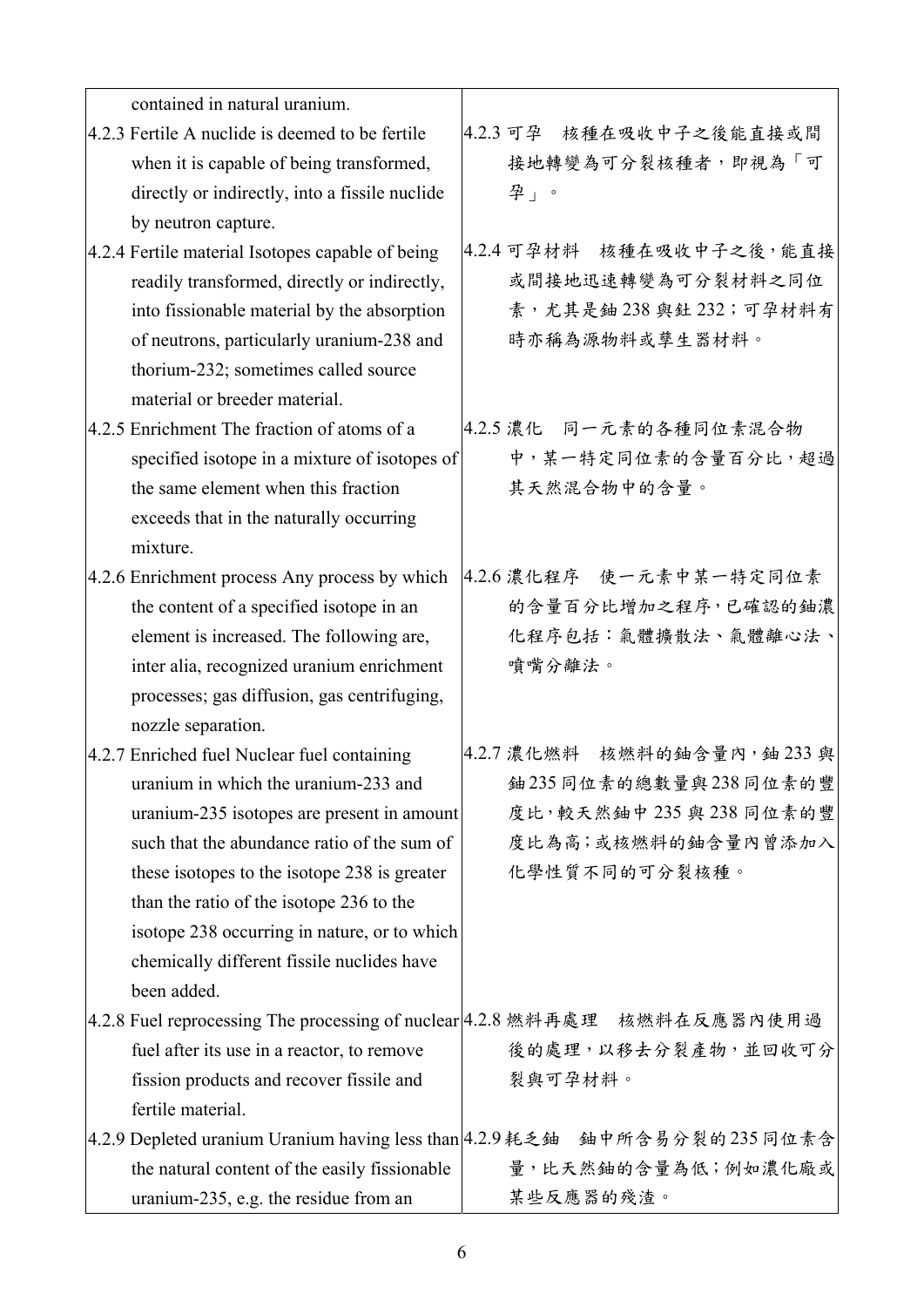| enrichment plant or some reactors.                   |                             |
|------------------------------------------------------|-----------------------------|
| 4.2.10 Plutonium recovery The recovery of            | 4.2.10 鈽回收<br>照射過燃料的再處理過程中鈽 |
| plutonium in the reprocessing or irradiated<br>fuel. | 的回收。                        |
| 4.2.11 Plutonium recycling The re-use of             | 4.2.11 鈽再循環<br>鈽經回收後再放入反應器內 |
| recovered plutonium in reactors.                     | 使用。                         |
| 4.2.12 Fissile material; fissionable material A      | 4.2.12 可分裂材料;易分裂材料 受慢中子撞    |
| nuclide readily fissioned by slow neutrons,          | 擊後,其原子核易於生分裂的核種;例如          |
| for example, uranium-235, uranium-233,               | 鈾 235, 鈾 233, 鈽 239, 鈽 241。 |
| plutonium-239, plutonium-241.                        |                             |
| 4.3 Power Reactors, Main and Auxiliary               | 4.3 動力反應器,主件與附件             |
| Components                                           |                             |
| 4.3.1 Pressure tube reactor A reactor whose fuel     | 4.3.1 壓力管反應器 燃料组件與冷却劑皆分     |
| assemblies and coolant are confined in               | 布於許多壓力管內之反應器,這些管子足          |
| tubes that withstand the pressure of the             | 以承受冷却劑的壓力。                  |
| coolant.                                             |                             |
| 4.3.2 Boiling water reactor (BWR) A reactor in       | 4.3.2 沸水反應器 (BWR) 使用水為冷却劑與  |
| which water is used as coolant and                   | 緩和劑,並且讓水在核心內沸騰的反應           |
| moderator and allowed to boil in the core.           | 器。對動力反應器而論, 在反應器壓力容         |
| In the case of a power reactor, the steam            | 器內產生的略帶放射性蒸汽,係直接通至          |
| produced in the reactor vessel can be                | 汽輪發電機。沸水反應器需要採用濃化燃          |
| supplied directly to a turbo-alternator, but it      | 料。                          |
| will be slightly radioactive. It requires            |                             |
| enriched fuel.                                       |                             |
| 4.3.3 Pressurised water reactor (PWR) A reactor      | 4.3.3 壓水反應器 (PWR) 用水為冷却劑與緩  |
| in which the water coolant and moderator is          | 和劑,並使水在高壓力之下以阻止其沸           |
| kept at a high pressure to prevent it readily        | 騰,在高溫之下仍能維持液態的反應器。          |
| boiling and hence to keep it liquid. In the          | 對動力反應器而論,供應汽輪發電機的蒸          |
| case of a power reactor, steam produced by           | 汽,係間接由熱交換器(蒸汽發生器)產          |
| heat exchange with the coolant is supplied           | 生。壓水反應器需要用濃化燃料。             |
| to a turbo-alternator. It requires enriched          |                             |
| fuel.                                                |                             |
| 4.3.4 Gas-cooled reactor (GCR) A reactor in          | 4.3.4 氣冷反應器 (GCR) 以氣體為冷却劑,  |
| which gas is used as coolant and graphite as         | 並以石墨為緩和劑的反應器。對動力反應          |
| moderator. In the case of a power reactor,           | 器而論,供應汽輪發電機的蒸汽,係間接          |
| steam produced by heat exchange with the             | 由熱交換器產生。鎂鋁鈹合金 (Magnox)      |
| coolant gas is supplied to a turbo-alternator.       | 型氣冷反應器採用天然鈾為燃料,至於進          |
| The gas-cooled reactor, sometimes referred           | 步型氣冷反應器(AGR)與高溫氣冷反應         |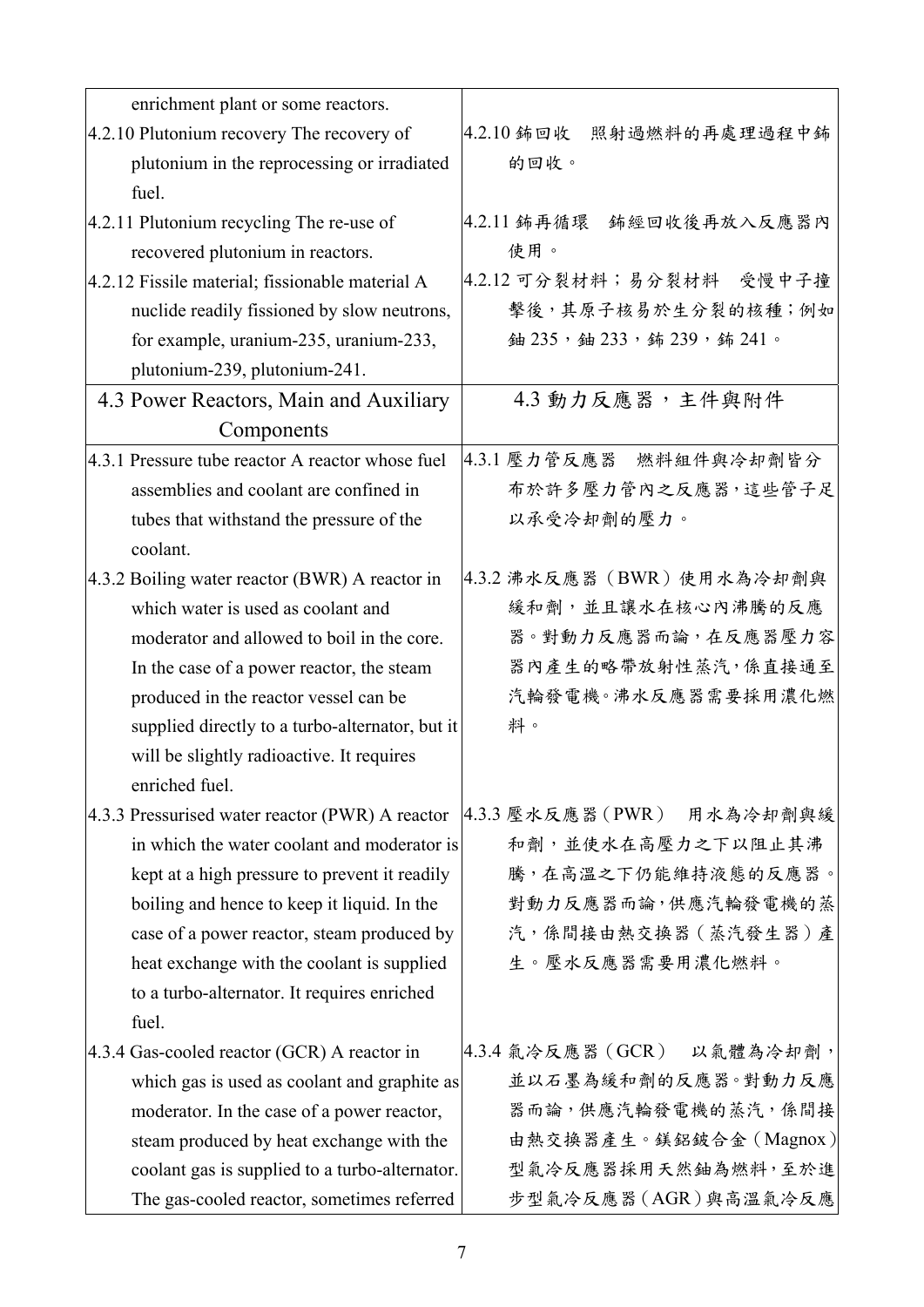| to as the Magnox type, uses natural                                    | 器(HTGR),則均需要採用濃化燃料。          |
|------------------------------------------------------------------------|------------------------------|
| uranium; the Advanced gas-cooled reactor                               |                              |
| (AGR) and the High-temperature                                         |                              |
| gas-cooled reactor (HTGR) require                                      |                              |
| enriched fuel.                                                         |                              |
| 4.3.5 Heavy-water reactor (HWR) A reactor that                         | 4.3.5 重水反應器 (HWR) 使用重水為緩和劑   |
| uses heavy water as its moderator. The                                 | 的反應器。在「重水緩和,氣體冷却反應           |
| coolant may be gas as in the                                           | 器」(HWGCR)中,冷却劑為氣體;在          |
| "Heavy-water-moderated, gas-cooled                                     | 「重水緩和,沸騰水冷却反應器」              |
| reactor"(HWGCR), light water as in the                                 | (HWLWR)或「產汽重水反應器」            |
| "Heavy-water-moderated, boiling                                        | (SGHWR)中,冷却劑為輕水;在「加          |
| light-water-cooled reactor"(HWLWR) or                                  | 壓重水緩和與冷却反應器」(PHWR)中,         |
| "Steam-generating heavy-water                                          | 以重水為冷却劑。對動力反應器而論,供           |
| reactor"(SGHWR), or heavy-water as in the                              | 應汽輪發電機的蒸汽,有的重水反應器係           |
| "Pressurised heavy-water-moderated and                                 | 直接在反應器壓力容器內產生,有的則係           |
| cooled reactor "(PHWR). In the case of a                               | 間接由熱交換器產生。重水反應器有的只           |
| power reactor, steam produced in the                                   | 要採用天然鈾為燃料,有的則需要採用濃           |
| reactor vessel or by heat exchange with the                            | 化鈾為燃料,隨其型式而異。                |
| coolant is supplied to a turbo-generator.                              |                              |
| According to the type of plant, natural                                |                              |
| uranium or enriched fuel are required.                                 |                              |
| 4.3.6 High-temperature reactor (HTR) (HTGR) A 4.3.6 高溫反應器 (HTR 或 HTGR) | 採用稀                          |
| reactor that by the use of noble gases as                              | 有氣體為冷却劑且核心係用陶瓷材料之            |
| reactor coolant and by the use of ceramic                              | 反應器。反應器的冷却劑出口可在高溫下           |
| materials in the reactor core can be                                   | 運轉。通常以石墨為緩和劑,且需要採用           |
| operated with high coolant exit                                        | 濃化燃料。                        |
| temperatures. Graphite is employed as                                  |                              |
| moderator and the reactor requires enriched                            |                              |
| fuel.                                                                  |                              |
| 4.3.7 Sodium-cooled reactor A nuclear reactor                          | 4.3.7 鈉冷却反應器 採用液態納為冷却劑之      |
| that uses liquid sodium as coolant.                                    | 反應器。                         |
| 4.3.8 Light-water reactor (LWR) A nuclear                              | 4.3.8 輕水反應器 (LWR)<br>以純淨的常用水 |
| reactor in which ordinary water, as                                    | 或蒸汽與水的混合體為冷却劑之反應             |
| distinguished from heavy-water, or a                                   | 器。為與重水有所分別,故稱常用水為輕           |
| steam/water mixture is used as reactor                                 | 水。沸水反應器(BWR)與壓水反應器           |
| coolant and moderator. The BWR and                                     | (PWR)均屬輕水反應器的一例。             |
| PWR are examples of light water reactors.                              |                              |
| 4.3.9 Primary coolant circuit A system for                             | 4.3.9 主冷却劑迴路 主冷却劑的循環流動系      |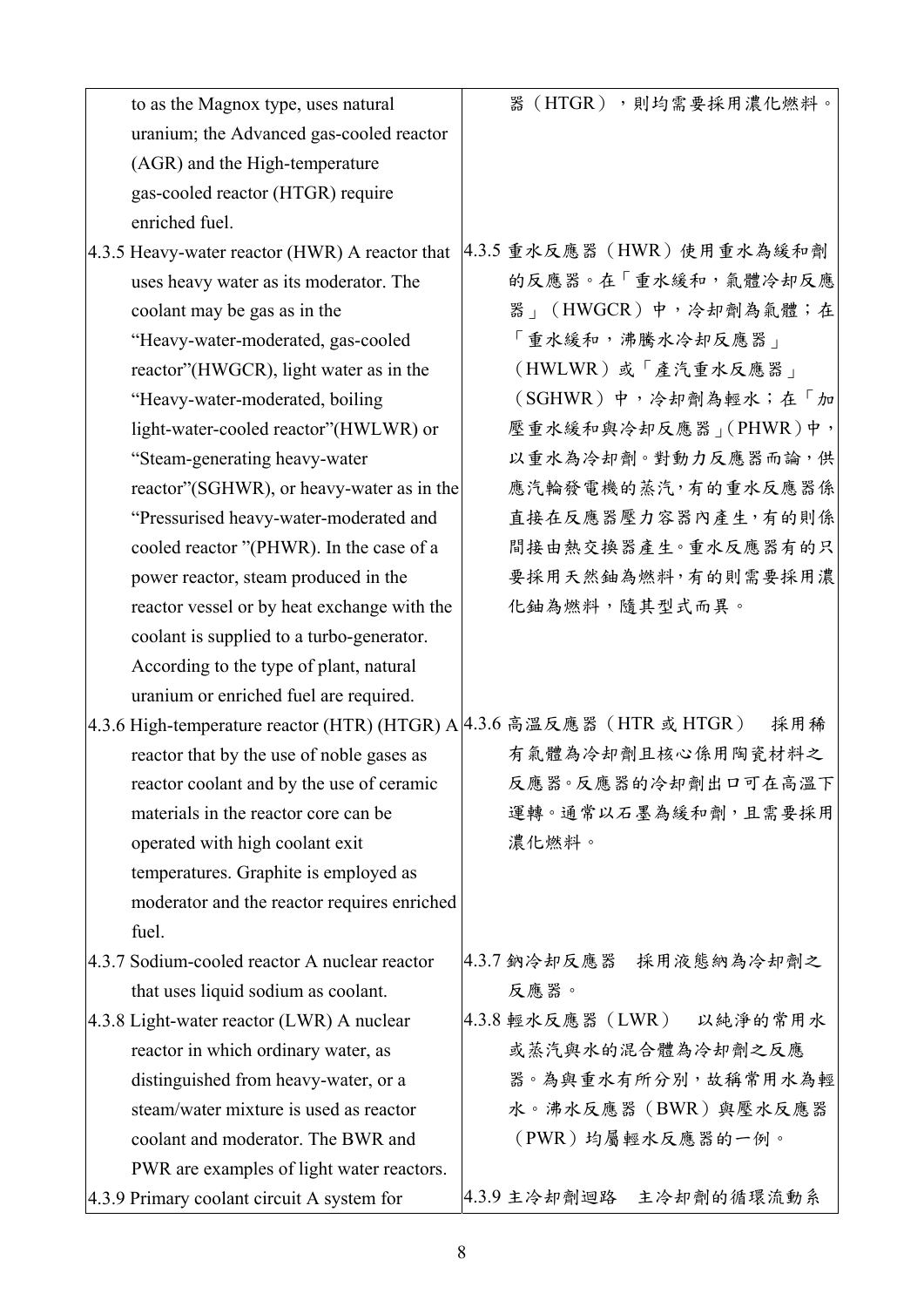| circulating a primary coolant that serves to      | 統,用以抽取主熱源(例如反應器核心或          |
|---------------------------------------------------|-----------------------------|
| withdraw heat from a primary heat source,         | 圍包)產生的熱量。                   |
| e.g. from a reactor core or blanket.              |                             |
| 4.3.10 Secondary coolant circuit A system for     | 4.3.10 二次冷却劑迴路 二次冷却劑的循環流    |
| circulating a secondary coolant that serves       | 動系統,用以抽取主冷却劑迴路的熱量。          |
| to withdraw heat from the primary coolant         |                             |
| circuit.                                          |                             |
| 4.3.11 Reactor pressure vessel A container,       | 4.3.11 反應器壓力容器 用以承受實際運轉壓    |
| designed to withstand a substantial               | 力,並裝放反應器核心與冷却劑的容器。          |
| operating pressure, housing the reactor core      |                             |
| and reactor coolant.                              |                             |
| 4.3.12 Reactor core That region of a reactor that | 4.3.12 反應器核心 反應器內含有可分裂材料    |
| contains the fissile material and is designed     | 且容納核分裂鏈反應進行的區域。             |
| to accommodate the nuclear fission chain          |                             |
| reaction.                                         |                             |
| 4.3.13 Reflector                                  | 4.3.13 反射體                  |
| 1. Part of a reactor placed adjacent to the       | (1)反應器內放置於核心外圍附近的物          |
| core of the reactor or to another                 | 體,以便將逃逸的中子散射回核心             |
| nuclear-chain-reacting medium to scatter          | 内。                          |
| some of the escaping neutrons back into the       | (2)將入射的輻射反射出去的材料或物          |
| core or medium;                                   | 體。                          |
| 2. A material or a body of material that          |                             |
| reflects incident radiation.                      |                             |
| 4.3.14 Fuel element The smallest, structurally    | 4.3.14 燃料元件 反應器中以燃料為主要成     |
| discrete part of a reactor which has fuel as      | 分,而且在結構上為最小的分立部分。燃          |
| its principal constituent. Rods, pellets and      | 料棒、燃料丸、燃料錠均為燃料元件特有          |
| slugs are characteristic forms of fuel            | 的形狀。                        |
| element.                                          |                             |
| 4.3.15 Fuel assembly A grouping of fuel           | 4.3.15 燃料組件 一羣燃料元件的組合體,在    |
| elements which is not taken apart during          | 反應器核心裝放或卸載燃料時仍保持一           |
| the charging and discharging of a reactor         | 整體而不將其折散者。                  |
| core.                                             |                             |
| 4.3.16 Emergency cooling system A system that     | 4.3.16 緊急冷却系統 反應器正常冷却系統失    |
| in the event of failure of the normal reactor     | 效 (例如,主冷却劑流失)時,用以移除         |
| cooling system, e.g. loss of primary              | 反應器停機後餘熱的冷却系統。              |
| coolant, removes the after-heat from the          |                             |
| reactor.                                          |                             |
| 4.3.17 Fuel cooling installation; cooling pond    | 4.3.17 燃料冷却裝置;燃料冷却池<br>充滿冷却 |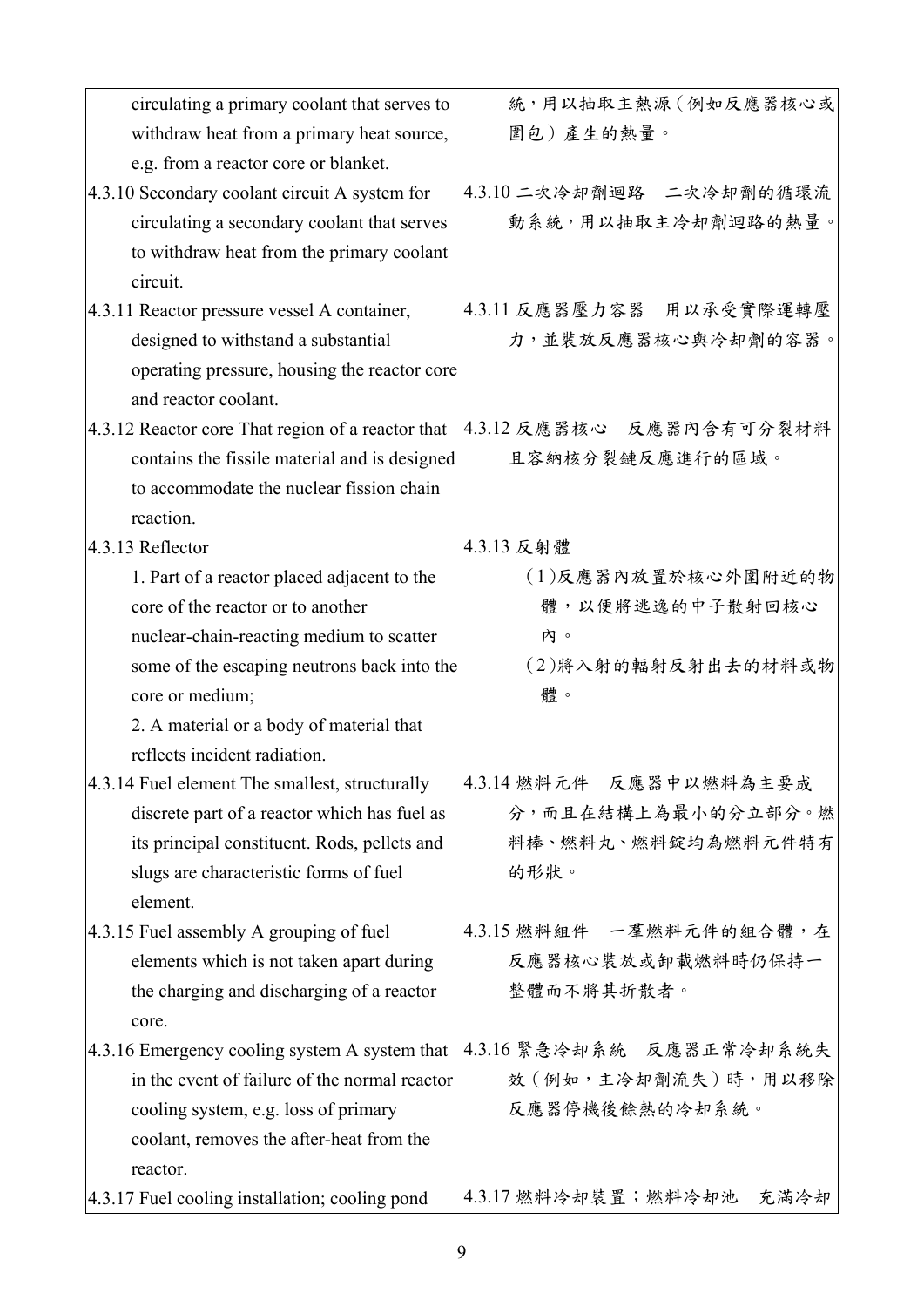| (UK) A large container or cell filled with a   | 媒體(例如水或鈉)的大型容器,用以安       |
|------------------------------------------------|--------------------------|
| cooling medium, e.g. water or sodium, in       | 放用過或已照射過的材料,尤其是自反應       |
| which spent irradiated material, particularly  | 器內提出的用過燃料,以讓其放射性逐漸       |
| spent nuclear fuel from reactors, is set aside | 滾減。                      |
| until its activity has decreased to a desired  |                          |
| level.                                         |                          |
| 4.3.18 Dousing system; containment spray       | 4.3.18 圍阻體噴水系統 降低分裂產物在反應 |
| system A system that reduces the fission       | 器圍阻體內的濃度,因而在嚴重冷却劑流       |
| product concentration in the reactor           | 失事件中可使圍阻體建築物 (包封廠房)      |
| containment and thus contributes to            | 內部溫度與壓力減低的系統。            |
| lowering temperature and pressure in the       |                          |
| building in the event of severe coolant        |                          |
| losses.                                        |                          |
| 4.3.19 Core flooding system An emergency       | 4.3.19 核心注水系統 在反應器正常冷却系統 |
| cooling system that in the event of failure    | 失效 (例如,主冷却劑流失)時,注水入      |
| of the normal reactor cooling system, e.g.     | 核心以移除反應器餘熱的緊急冷却系統。       |
| loss of primary coolant, removes the           |                          |
| after-heat by flooding the reactor core.       |                          |
| 4.3.20 Core spray system An emergency cooling  | 4.3.20 核心噴水系統 在反應器正常冷却系統 |
| system that in the event of failure of the     | 失效 (例如,主冷却劑流失)時,向核心      |
| normal reactor cooling system, e.g. loss of    | 噴水以移除反應器餘熱的緊急冷却系統。       |

primary coolant, removes the after-heat by

machine Equipment for placing in the

core fuel assemblies and other core

components, and for their associated

concentration in the reactor coolant. 4.3.23 Reactor containment A pressure resistant

> containing system entirely surrounding a nuclear reactor and designed to prevent the

release, even under the conditions of a

reactor accident, of unacceptable quantities

reactor core or removing from the reactor

feeding and recovering boric acid; it serves for controlled modification of the boric acid

spraying the reactor core.

transport and handing.

4.3.21 Fuel charging machine; refuelling

4.3.21 燃料裝換機 將燃料組件或其他核心零 件裝放入核心內,或自核心內移出的設 備。

4.3.22 Boric acid system A system for preparing, |4.3.22 硼酸系統 調配、饋送與回收硼酸的系 統;此系統的功用在於控制並調節反應器 冷却劑的硼酸濃度。

> 4.3.23 反應器圍阻體 完全圍繞反應器周圍, 且可承受壓力的包封圍阻系統,即使在反 應器事故情況下,其設計仍可防止超出許 可數量的放射性物質洩放到控制區之外。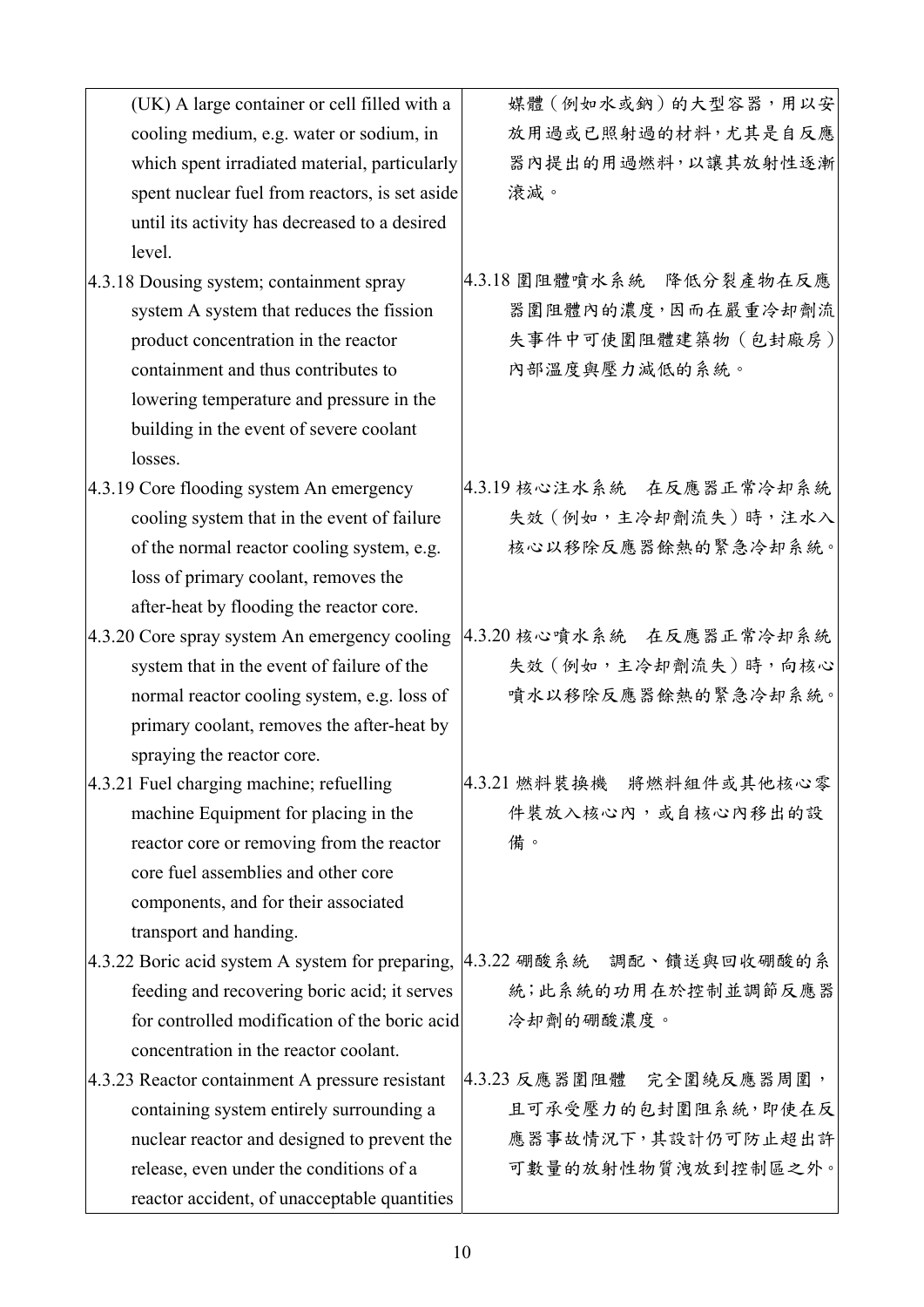| of radioactive material beyond a controlled      |                             |
|--------------------------------------------------|-----------------------------|
| zone.                                            |                             |
| 4.3.24 Moderator A material used to reduce       | 4.3.24 緩和劑 不會大量捕獲中子, 而可由碰   |
| neutron energy by scattering without             | 撞散射以減低中子能量的材料。              |
| appreciable capture.                             |                             |
| 4.3.25 Reactor coolant A liquid or gas which is  | 4.3.25 反應器冷却劑<br>流動通過反應器核心或 |
| circulated through or about the core or          | 圍包用以移除熱量的液體或氣體。參閱           |
| blanket of a reactor to remove heat. (See        | 「主冷却劑」。                     |
| also Primary coolant).                           |                             |
| 4.3.26 Primary coolant A coolant used to remove  | 4.3.26 主冷却劑 從主熱源 (例如反應器核心   |
| heat from a primary source, such as a            | 或孳生器圍包)移除熱量之冷却劑。            |
| reactor core or breeding blanket.                |                             |
| 4.3.27 Secondary coolant A coolant used to       | 4.3.27 二次冷却劑 用以移除主冷却劑迴路     |
| remove heat from the primary coolant             | 熱量之冷却劑。                     |
| circuit.                                         |                             |
| 4.3.28 Reactor protection; reactor protection    | 4.3.28 反應器保護;反應器保護系統;反應器    |
| system; reactor safety system A system that      | 安全系統 经由各种儀器收集反應器安           |
| receives information from the various            | 全上甚具重要性的運轉變動情況,並能促          |
| instruments that check the levels of the         | 使某一種或某幾種安全措施自動動作以           |
| operating variables essential to reactor         | 維持反應器在某一限制範圍內運轉的系           |
| security and is able to set in motion one or     | 統。                          |
| more safety measures automatically, so as        |                             |
| to keep the operation of the reactor within      |                             |
| certain limits.                                  |                             |
| 4.3.29 Air discharge purification system; air    | 4.3.29排氣淨化系統;空氣過濾系統<br>核能電  |
| filtration system Equipment for removing         | 廠控制區空氣中放射性雜物的移除設備。          |
| radioactive impurities from the air in the       |                             |
| controlled area of nuclear plants.               |                             |
| 4.3.30 Shield Protective material intended to    | 4.3.30 屏蔽 使進入某一區域的輻射強度減低    |
| reduce the intensity of radiation entering a     | 之材料。                        |
| region.                                          |                             |
| 4.3.31 Breeder element The smallest structurally | 4.3.31 孳生器元件 以可孕材料為主要成分的    |
| discrete part of a reactor which has fertile     | 反應器內結構上最小的分立部分。             |
| material as its principal constituent.           |                             |
| 4.3.32 Breeder assembly; breeder element         | 4.3.32 孳生器組件 一羣孳生器組件的組合     |
| assembly A grouping of breeder elements          | 體,在反應器核心的裝放與卸載時仍維持          |
| which is not taken apart during the              | 一整體而不將其拆散者。                 |
| charging and discharging of a reactor core.      |                             |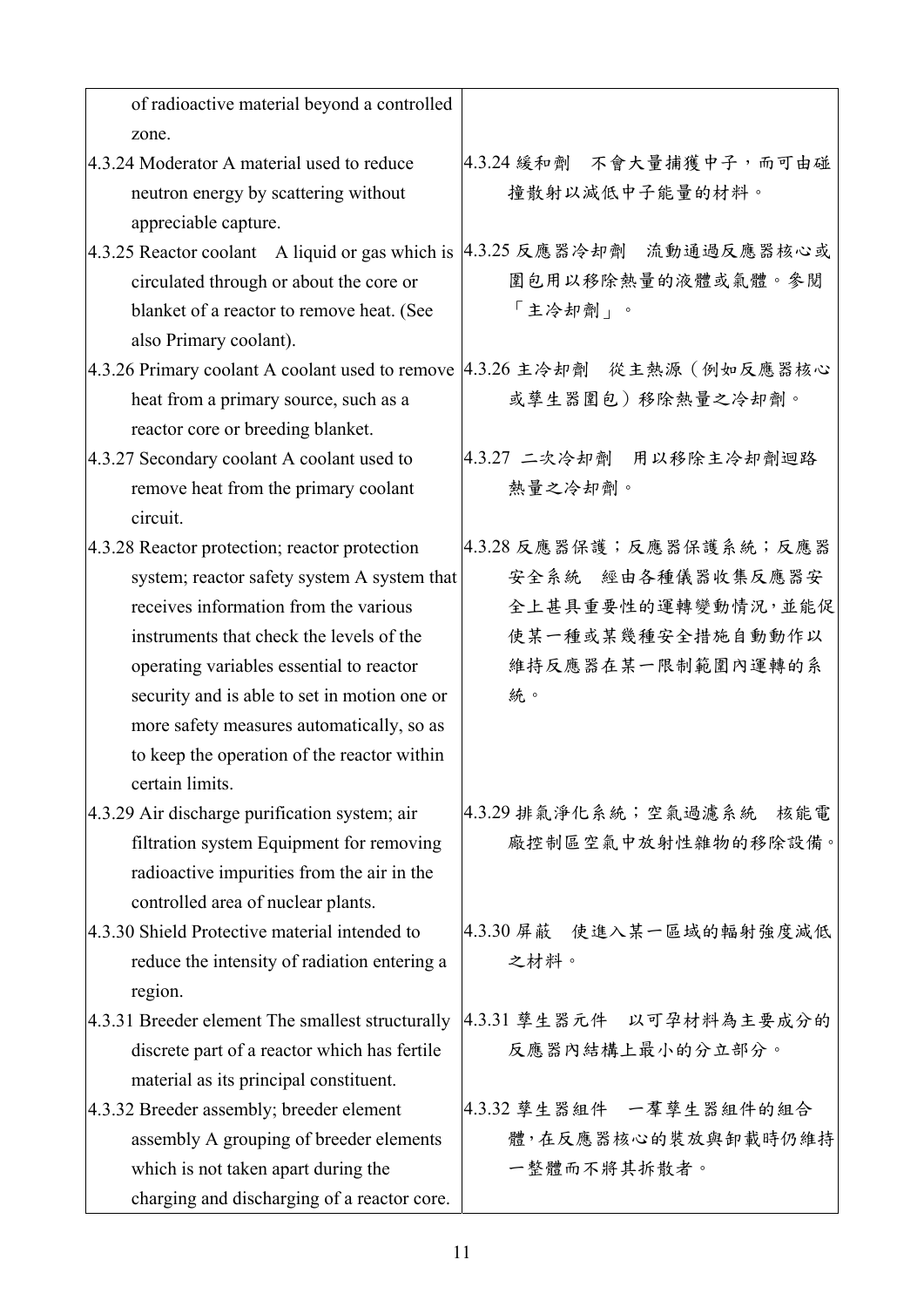|                                                 | 4.3.33 Blanket A region of fertile material placed   4.3.33 圍包 放置於核心周圍或核心內部的可 |
|-------------------------------------------------|-------------------------------------------------------------------------------|
| around or within a reactor core for the         | 孕材料區;其目的在使可孕材料轉化為可                                                            |
| purpose of conversion. By extension the         | 分裂核種。廣義而言「圍包」一詞可用以                                                            |
| term "blanket" may be used when the             | 表示放置目的在於使「非可孕材料」發生                                                            |
| purpose is transformation of non-fertile        | 轉變的情形。                                                                        |
| material.                                       |                                                                               |
| 4.3.34 Burnable poison A neutron absorber (or   | 4.3.34 可燃性毒素 故意放置於反應器內的一                                                      |
| poison) purposely included in a reactor         | 種 (中子) 毒素,或稱「中子吸收劑」,                                                          |
| which by its progressive burnup helps to        | 由其逐漸燃耗以補償反應度因燃料消耗                                                             |
| compensate for loss of reactivity as the        | 而逐漸降低的情形。                                                                     |
| nuclear fuel in the reactor is consumed.        |                                                                               |
| 4.3.35 Reactor control system Equipment for     | 4.3.35 反應器控制系統 用以控制反應器每秒                                                      |
| varying the reaction rate in a reactor or       | 鐘核分裂反應的數目,或用以調節反應                                                             |
| adjusting reactivity to achieve or maintain a   | 度,使反應器能達到或維持某一運轉狀態                                                            |
| desired state of operation.                     | 的設備。                                                                          |
| 4.3.36 Neutron absorber An object, incorporated | 4.3.36 中子吸收劑 組成反應器的一項零件,                                                      |
| as a component of a reactor, with which         | 中子與其相互作用後幾全為其吸收捕獲                                                             |
| neutrons interact significantly or              | 而不再產生或釋放自由中子的物料。                                                              |
| predominantly by reactions resulting in         |                                                                               |
| their disappearance as free particles without   |                                                                               |
| production of other neutrons.                   |                                                                               |
| 4.3.37 Control member; control element A        | 4.3.37 控制組件;控制元件 可在反應器內移                                                      |
| movable part of a reactor which itself          | 動的一種組件,其本質在影響反應度,用                                                            |
| affects reactivity and is used for reactor      | 以控制反應器。控制棒為棒狀的控制組                                                             |
| control. A "control rod" is a control           | 件。                                                                            |
| member in the form of a rod.                    |                                                                               |
| 4.3.38 Safety member; safety element A control  | 4.3.38 安全組件; 安全元件 單獨動作或與其                                                     |
| member which singly or in concert with          | 他控制組件聯合動件,提供負反應度的儲                                                            |
| others provides a reserve of negative           | 備量,以達到反應器緊急停機之控制組                                                             |
| reactivity for the purpose of emergency         | 件。                                                                            |
| shutdown of a reactor. A "safety rod" is a      |                                                                               |
| safety member in which the control              |                                                                               |
| member is in the form of a rod.                 |                                                                               |
| 4.4 Operating Parameters of Power               | 4.4 動力反應器運轉參數                                                                 |
| Reactors                                        |                                                                               |
| 4.4.1 Burnup Induced nuclear transformation of  | 4.4.1 燃耗 反應器運轉中經誘發變化的原子                                                       |
| atoms during reactor operation. The term        | 核數目,此名詞適用於燃料或其他材料。                                                            |
| may be applied to fuel or other materials.      |                                                                               |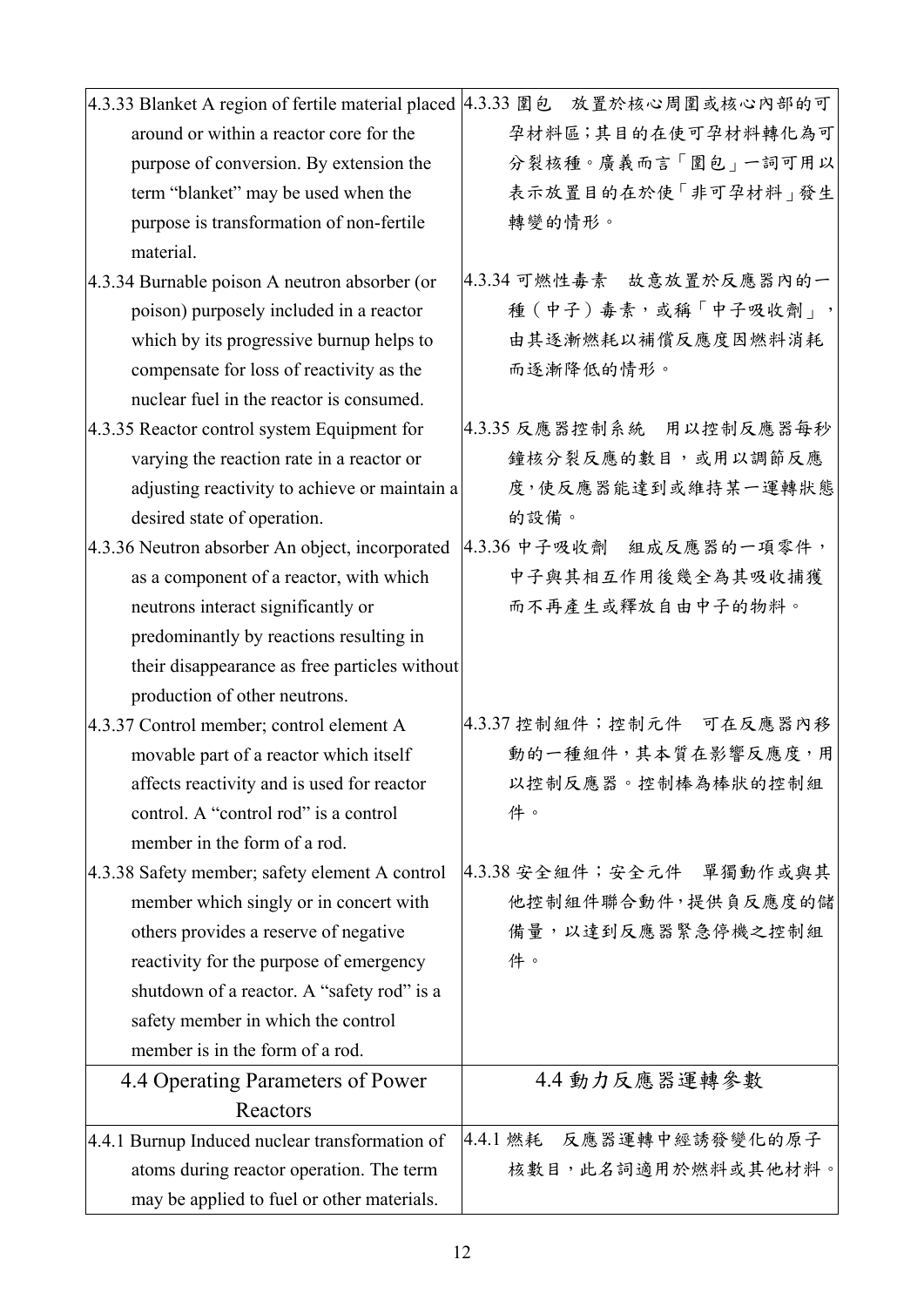| 4.4.2 Specific burnup; fuel irradiation level The                            | 4.4.2 燃耗比度;燃料照射度 核燃料釋放的總 |
|------------------------------------------------------------------------------|--------------------------|
| quotient of the total energy released by a                                   | 能量除以核燃料原始質量後,所得之商,       |
| nuclear fuel and the initial mass of the                                     | 即核燃料每單位質量所釋放出的能量,通       |
| nuclear fuel. It is commonly expressed in                                    | 常以百萬瓦日/公噸為單位表示之。         |
| megawatt-days per tonne.                                                     |                          |
| 4.4.3 Shutdown reactivity The reactivity of the                              | 4.4.3 停機反應度 反應器按正常運轉步驟降  |
| reactor when it has been reduced to the                                      | 低至次臨界狀態的反應度;停機反應度總       |
| sub-critical state by normal operating                                       | 是負值。                     |
| procedures; shutdown reactivity is always                                    |                          |
| negative.                                                                    |                          |
| 4.4.4 Reactivity worth The change in reactivity                              | 4.4.4 反應度變值 更動反應器內某一零件的  |
| brought about by altering the position of a                                  | 位置,或引進一物件或材料至反應器內,       |
| reactor component, or of an object or                                        | 或更動某一運轉變數引起反應度的改變。       |
| material introduced into a reactor, or by                                    |                          |
| changing an operating variable.                                              |                          |
| 4.4.5 reactivity balance The balance between                                 | 4.4.5 反應度平衡 反應器在某一特定參考狀  |
| excess reactivity referred to a specific                                     | 態下,過剩反應度與反應度變值問之平        |
| reference state of a reactor and the values                                  | 衡。                       |
| or reactivity worth that result from the                                     | (註)特定參考狀態可指反應器核心全為       |
| change of reactor state with reference to the                                | 新燃料時的最初起動之冷機狀態(適用於       |
| reference state.                                                             | 安全分析時應加以考慮的可能情況),但       |
| Note. As "reference state" may be chosen                                     | 亦可指任何其他運轉狀態。             |
| the state of the cold reactor with a specific                                |                          |
| core at the commencement of initial                                          |                          |
| start-up (preferably in cases where safety                                   |                          |
| considerations are concerned), but also any                                  |                          |
| other operating state.                                                       |                          |
| 4.4.6 Excess reactivity The maximum reactivity                               | 4.4.6 過剩反應度 由調整控制組件隨時可獲  |
| attainable at any time by adjustment of the                                  | 得之最大反應度                  |
| control members.                                                             |                          |
| 4.4.7 Reactivity coefficient The partial derivative  4.4.7 反應度係數 反應度對於會影響其增減 |                          |
| of reactivity with respect to some specified                                 | 的某一特定參數之偏微分(例如,反應度       |
| parameter that influences reactivity (e.g.                                   | 對溫度或壓力之偏微分)。             |
| temperature or pressure).                                                    |                          |
| 4.4.8 Reactor time constant; reactor period The                              | 4.4.8 反應器時間常數反應器週期 反應器內  |
| time, T, required for the neutron flux                                       | 中子通率密度 (), 按時間的指數曲線遞增    |
| density, $\phi$ , in a reactor to change by a                                | 或遞減時,其變動倍數達到 e=2.718所    |
| factor $e = 2.718$ , when the flux density is                                | 需的時間T。通常T可由下式表示之         |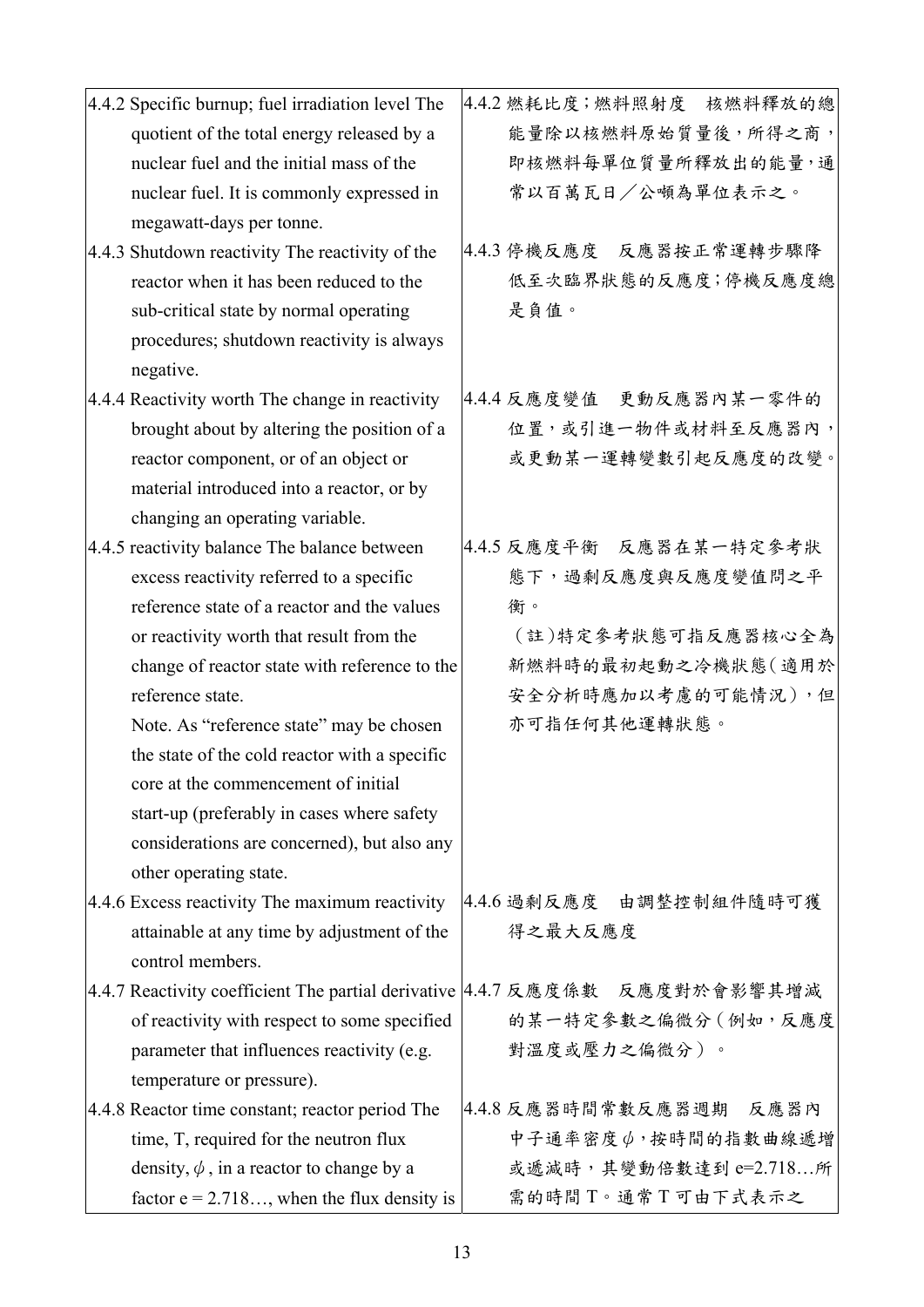| rising or falling exponentially, Generally,<br>$\frac{1}{T} = \frac{1}{\phi} \cdot \frac{d\phi}{dt\phi}$<br>however, T is defined as:<br>$\frac{1}{T} = \frac{1}{\phi} \cdot \frac{d\phi}{dt}$<br>4.4.9 功率密度 反應器核心每單位體積產生<br>4.4.9 Power density The power generated per<br>的功率。<br>unit volume of a reactor core.<br>4.4.10 氙毒性效應; 氙效應 由於氙 135 的捕<br>4.4.10 Xenon poisoning effect; xenon effect The<br>獲中子,致使反應度降低的效應 ( 氙為核<br>reduction in reactivity caused by neutron<br>分裂產物中的一種,係中子吸收劑,亦即<br>capture in Xenon-135, a fission product<br>中子毒素)。<br>which is a nuclear poison.<br>4.4.11 Fuel rating The quotient of the total<br>4.4.11 燃料額定值 反應器核心產生的總功率<br>除以可分裂與可孕核種的原始質量所得<br>thermal power evolved in a reactor core and<br>之商。有時係除以燃料原始裝載質量所得<br>the initial mass of fissile and fertile<br>之商。<br>nuclides. Sometimes the quotient is formed<br>with the mass of the initial charge.<br>4.4.12 餘熱;後續殘熱<br>$4.4.12$ Residual heat; after-heat $(1)$ For a<br>(1)對暫停運轉之反應器而言,指剩餘<br>shutdown reactor, the heat resulting from<br>放射性與核分裂所產生之熱。<br>residual radioactivity and fission. (2) For<br>(2)對從反應器內取出之反應器燃料或<br>reactor fuel or reactor components after<br>反應器組件而言,指剩餘放射性所產<br>removal from the reactor, the heat resulting<br>生之熱。<br>from residual radioactivity.<br>4.4.13 直線功率密度 燃料元件產生的熱功率<br>4.4.13 Linear power density The thermal power<br>除以該元件長度所得之商。<br>generated in a fuel element divided by the<br>length of the element.<br>4.4.14設計基準事故 某一設備裝置,按規定<br>4.4.14 Design basis accident An accident in an<br>在設計階段對保護措施之設計必須加以<br>installation that, by agreement, needs to be<br>考慮的事故情況。<br>taken into account in devising protective<br>measures at the design stage.<br>4.4.15 最大可信事故 反應器或核能設施,按<br>4.4.15 Maximum credible accident The worst<br>規定在設計階段對保護措施之設計必須<br>accident in a reactor or nuclear energy<br>加以考慮的最嚴重事故。<br>installation that, by agreement, need be<br>taken into account in devising protective<br>measures at the design stage.<br>4.4.16 臨界熱通率(偏沸熱通率)<br>4.4.16 Critical heat flux (DNB heat flux) The<br>通入液體<br>的局部熱通率密度,隨著加熱於液體的表<br>local heat flux density between a surface<br>面溫度(ts)與整個液體的平均溫度tm間<br>and a cooling liquid which gives a<br>之差(ts-tm)而異。以局部熱通率密度為<br>maximum in the curve of heat flux density<br>直坐標,以(ts-tm)溫度差為橫坐標所表<br>against temperature difference, associated |  |
|----------------------------------------------------------------------------------------------------------------------------------------------------------------------------------------------------------------------------------------------------------------------------------------------------------------------------------------------------------------------------------------------------------------------------------------------------------------------------------------------------------------------------------------------------------------------------------------------------------------------------------------------------------------------------------------------------------------------------------------------------------------------------------------------------------------------------------------------------------------------------------------------------------------------------------------------------------------------------------------------------------------------------------------------------------------------------------------------------------------------------------------------------------------------------------------------------------------------------------------------------------------------------------------------------------------------------------------------------------------------------------------------------------------------------------------------------------------------------------------------------------------------------------------------------------------------------------------------------------------------------------------------------------------------------------------------------------------------------------------------------------------------------------------------------------------------------------------------------------------------------------------------------------------------------------------------------------------------------------------------------------------------------------------------------------------------------------------------------------------------------------------------------------------------------------------------------------------------------------------------------------------------------------------------------------------------------------------------------------|--|
|                                                                                                                                                                                                                                                                                                                                                                                                                                                                                                                                                                                                                                                                                                                                                                                                                                                                                                                                                                                                                                                                                                                                                                                                                                                                                                                                                                                                                                                                                                                                                                                                                                                                                                                                                                                                                                                                                                                                                                                                                                                                                                                                                                                                                                                                                                                                                          |  |
|                                                                                                                                                                                                                                                                                                                                                                                                                                                                                                                                                                                                                                                                                                                                                                                                                                                                                                                                                                                                                                                                                                                                                                                                                                                                                                                                                                                                                                                                                                                                                                                                                                                                                                                                                                                                                                                                                                                                                                                                                                                                                                                                                                                                                                                                                                                                                          |  |
|                                                                                                                                                                                                                                                                                                                                                                                                                                                                                                                                                                                                                                                                                                                                                                                                                                                                                                                                                                                                                                                                                                                                                                                                                                                                                                                                                                                                                                                                                                                                                                                                                                                                                                                                                                                                                                                                                                                                                                                                                                                                                                                                                                                                                                                                                                                                                          |  |
|                                                                                                                                                                                                                                                                                                                                                                                                                                                                                                                                                                                                                                                                                                                                                                                                                                                                                                                                                                                                                                                                                                                                                                                                                                                                                                                                                                                                                                                                                                                                                                                                                                                                                                                                                                                                                                                                                                                                                                                                                                                                                                                                                                                                                                                                                                                                                          |  |
|                                                                                                                                                                                                                                                                                                                                                                                                                                                                                                                                                                                                                                                                                                                                                                                                                                                                                                                                                                                                                                                                                                                                                                                                                                                                                                                                                                                                                                                                                                                                                                                                                                                                                                                                                                                                                                                                                                                                                                                                                                                                                                                                                                                                                                                                                                                                                          |  |
|                                                                                                                                                                                                                                                                                                                                                                                                                                                                                                                                                                                                                                                                                                                                                                                                                                                                                                                                                                                                                                                                                                                                                                                                                                                                                                                                                                                                                                                                                                                                                                                                                                                                                                                                                                                                                                                                                                                                                                                                                                                                                                                                                                                                                                                                                                                                                          |  |
|                                                                                                                                                                                                                                                                                                                                                                                                                                                                                                                                                                                                                                                                                                                                                                                                                                                                                                                                                                                                                                                                                                                                                                                                                                                                                                                                                                                                                                                                                                                                                                                                                                                                                                                                                                                                                                                                                                                                                                                                                                                                                                                                                                                                                                                                                                                                                          |  |
|                                                                                                                                                                                                                                                                                                                                                                                                                                                                                                                                                                                                                                                                                                                                                                                                                                                                                                                                                                                                                                                                                                                                                                                                                                                                                                                                                                                                                                                                                                                                                                                                                                                                                                                                                                                                                                                                                                                                                                                                                                                                                                                                                                                                                                                                                                                                                          |  |
|                                                                                                                                                                                                                                                                                                                                                                                                                                                                                                                                                                                                                                                                                                                                                                                                                                                                                                                                                                                                                                                                                                                                                                                                                                                                                                                                                                                                                                                                                                                                                                                                                                                                                                                                                                                                                                                                                                                                                                                                                                                                                                                                                                                                                                                                                                                                                          |  |
|                                                                                                                                                                                                                                                                                                                                                                                                                                                                                                                                                                                                                                                                                                                                                                                                                                                                                                                                                                                                                                                                                                                                                                                                                                                                                                                                                                                                                                                                                                                                                                                                                                                                                                                                                                                                                                                                                                                                                                                                                                                                                                                                                                                                                                                                                                                                                          |  |
|                                                                                                                                                                                                                                                                                                                                                                                                                                                                                                                                                                                                                                                                                                                                                                                                                                                                                                                                                                                                                                                                                                                                                                                                                                                                                                                                                                                                                                                                                                                                                                                                                                                                                                                                                                                                                                                                                                                                                                                                                                                                                                                                                                                                                                                                                                                                                          |  |
|                                                                                                                                                                                                                                                                                                                                                                                                                                                                                                                                                                                                                                                                                                                                                                                                                                                                                                                                                                                                                                                                                                                                                                                                                                                                                                                                                                                                                                                                                                                                                                                                                                                                                                                                                                                                                                                                                                                                                                                                                                                                                                                                                                                                                                                                                                                                                          |  |
|                                                                                                                                                                                                                                                                                                                                                                                                                                                                                                                                                                                                                                                                                                                                                                                                                                                                                                                                                                                                                                                                                                                                                                                                                                                                                                                                                                                                                                                                                                                                                                                                                                                                                                                                                                                                                                                                                                                                                                                                                                                                                                                                                                                                                                                                                                                                                          |  |
|                                                                                                                                                                                                                                                                                                                                                                                                                                                                                                                                                                                                                                                                                                                                                                                                                                                                                                                                                                                                                                                                                                                                                                                                                                                                                                                                                                                                                                                                                                                                                                                                                                                                                                                                                                                                                                                                                                                                                                                                                                                                                                                                                                                                                                                                                                                                                          |  |
|                                                                                                                                                                                                                                                                                                                                                                                                                                                                                                                                                                                                                                                                                                                                                                                                                                                                                                                                                                                                                                                                                                                                                                                                                                                                                                                                                                                                                                                                                                                                                                                                                                                                                                                                                                                                                                                                                                                                                                                                                                                                                                                                                                                                                                                                                                                                                          |  |
|                                                                                                                                                                                                                                                                                                                                                                                                                                                                                                                                                                                                                                                                                                                                                                                                                                                                                                                                                                                                                                                                                                                                                                                                                                                                                                                                                                                                                                                                                                                                                                                                                                                                                                                                                                                                                                                                                                                                                                                                                                                                                                                                                                                                                                                                                                                                                          |  |
|                                                                                                                                                                                                                                                                                                                                                                                                                                                                                                                                                                                                                                                                                                                                                                                                                                                                                                                                                                                                                                                                                                                                                                                                                                                                                                                                                                                                                                                                                                                                                                                                                                                                                                                                                                                                                                                                                                                                                                                                                                                                                                                                                                                                                                                                                                                                                          |  |
|                                                                                                                                                                                                                                                                                                                                                                                                                                                                                                                                                                                                                                                                                                                                                                                                                                                                                                                                                                                                                                                                                                                                                                                                                                                                                                                                                                                                                                                                                                                                                                                                                                                                                                                                                                                                                                                                                                                                                                                                                                                                                                                                                                                                                                                                                                                                                          |  |
|                                                                                                                                                                                                                                                                                                                                                                                                                                                                                                                                                                                                                                                                                                                                                                                                                                                                                                                                                                                                                                                                                                                                                                                                                                                                                                                                                                                                                                                                                                                                                                                                                                                                                                                                                                                                                                                                                                                                                                                                                                                                                                                                                                                                                                                                                                                                                          |  |
|                                                                                                                                                                                                                                                                                                                                                                                                                                                                                                                                                                                                                                                                                                                                                                                                                                                                                                                                                                                                                                                                                                                                                                                                                                                                                                                                                                                                                                                                                                                                                                                                                                                                                                                                                                                                                                                                                                                                                                                                                                                                                                                                                                                                                                                                                                                                                          |  |
|                                                                                                                                                                                                                                                                                                                                                                                                                                                                                                                                                                                                                                                                                                                                                                                                                                                                                                                                                                                                                                                                                                                                                                                                                                                                                                                                                                                                                                                                                                                                                                                                                                                                                                                                                                                                                                                                                                                                                                                                                                                                                                                                                                                                                                                                                                                                                          |  |
|                                                                                                                                                                                                                                                                                                                                                                                                                                                                                                                                                                                                                                                                                                                                                                                                                                                                                                                                                                                                                                                                                                                                                                                                                                                                                                                                                                                                                                                                                                                                                                                                                                                                                                                                                                                                                                                                                                                                                                                                                                                                                                                                                                                                                                                                                                                                                          |  |
|                                                                                                                                                                                                                                                                                                                                                                                                                                                                                                                                                                                                                                                                                                                                                                                                                                                                                                                                                                                                                                                                                                                                                                                                                                                                                                                                                                                                                                                                                                                                                                                                                                                                                                                                                                                                                                                                                                                                                                                                                                                                                                                                                                                                                                                                                                                                                          |  |
|                                                                                                                                                                                                                                                                                                                                                                                                                                                                                                                                                                                                                                                                                                                                                                                                                                                                                                                                                                                                                                                                                                                                                                                                                                                                                                                                                                                                                                                                                                                                                                                                                                                                                                                                                                                                                                                                                                                                                                                                                                                                                                                                                                                                                                                                                                                                                          |  |
|                                                                                                                                                                                                                                                                                                                                                                                                                                                                                                                                                                                                                                                                                                                                                                                                                                                                                                                                                                                                                                                                                                                                                                                                                                                                                                                                                                                                                                                                                                                                                                                                                                                                                                                                                                                                                                                                                                                                                                                                                                                                                                                                                                                                                                                                                                                                                          |  |
|                                                                                                                                                                                                                                                                                                                                                                                                                                                                                                                                                                                                                                                                                                                                                                                                                                                                                                                                                                                                                                                                                                                                                                                                                                                                                                                                                                                                                                                                                                                                                                                                                                                                                                                                                                                                                                                                                                                                                                                                                                                                                                                                                                                                                                                                                                                                                          |  |
|                                                                                                                                                                                                                                                                                                                                                                                                                                                                                                                                                                                                                                                                                                                                                                                                                                                                                                                                                                                                                                                                                                                                                                                                                                                                                                                                                                                                                                                                                                                                                                                                                                                                                                                                                                                                                                                                                                                                                                                                                                                                                                                                                                                                                                                                                                                                                          |  |
|                                                                                                                                                                                                                                                                                                                                                                                                                                                                                                                                                                                                                                                                                                                                                                                                                                                                                                                                                                                                                                                                                                                                                                                                                                                                                                                                                                                                                                                                                                                                                                                                                                                                                                                                                                                                                                                                                                                                                                                                                                                                                                                                                                                                                                                                                                                                                          |  |
|                                                                                                                                                                                                                                                                                                                                                                                                                                                                                                                                                                                                                                                                                                                                                                                                                                                                                                                                                                                                                                                                                                                                                                                                                                                                                                                                                                                                                                                                                                                                                                                                                                                                                                                                                                                                                                                                                                                                                                                                                                                                                                                                                                                                                                                                                                                                                          |  |
|                                                                                                                                                                                                                                                                                                                                                                                                                                                                                                                                                                                                                                                                                                                                                                                                                                                                                                                                                                                                                                                                                                                                                                                                                                                                                                                                                                                                                                                                                                                                                                                                                                                                                                                                                                                                                                                                                                                                                                                                                                                                                                                                                                                                                                                                                                                                                          |  |
|                                                                                                                                                                                                                                                                                                                                                                                                                                                                                                                                                                                                                                                                                                                                                                                                                                                                                                                                                                                                                                                                                                                                                                                                                                                                                                                                                                                                                                                                                                                                                                                                                                                                                                                                                                                                                                                                                                                                                                                                                                                                                                                                                                                                                                                                                                                                                          |  |
|                                                                                                                                                                                                                                                                                                                                                                                                                                                                                                                                                                                                                                                                                                                                                                                                                                                                                                                                                                                                                                                                                                                                                                                                                                                                                                                                                                                                                                                                                                                                                                                                                                                                                                                                                                                                                                                                                                                                                                                                                                                                                                                                                                                                                                                                                                                                                          |  |
|                                                                                                                                                                                                                                                                                                                                                                                                                                                                                                                                                                                                                                                                                                                                                                                                                                                                                                                                                                                                                                                                                                                                                                                                                                                                                                                                                                                                                                                                                                                                                                                                                                                                                                                                                                                                                                                                                                                                                                                                                                                                                                                                                                                                                                                                                                                                                          |  |
|                                                                                                                                                                                                                                                                                                                                                                                                                                                                                                                                                                                                                                                                                                                                                                                                                                                                                                                                                                                                                                                                                                                                                                                                                                                                                                                                                                                                                                                                                                                                                                                                                                                                                                                                                                                                                                                                                                                                                                                                                                                                                                                                                                                                                                                                                                                                                          |  |
|                                                                                                                                                                                                                                                                                                                                                                                                                                                                                                                                                                                                                                                                                                                                                                                                                                                                                                                                                                                                                                                                                                                                                                                                                                                                                                                                                                                                                                                                                                                                                                                                                                                                                                                                                                                                                                                                                                                                                                                                                                                                                                                                                                                                                                                                                                                                                          |  |
|                                                                                                                                                                                                                                                                                                                                                                                                                                                                                                                                                                                                                                                                                                                                                                                                                                                                                                                                                                                                                                                                                                                                                                                                                                                                                                                                                                                                                                                                                                                                                                                                                                                                                                                                                                                                                                                                                                                                                                                                                                                                                                                                                                                                                                                                                                                                                          |  |
|                                                                                                                                                                                                                                                                                                                                                                                                                                                                                                                                                                                                                                                                                                                                                                                                                                                                                                                                                                                                                                                                                                                                                                                                                                                                                                                                                                                                                                                                                                                                                                                                                                                                                                                                                                                                                                                                                                                                                                                                                                                                                                                                                                                                                                                                                                                                                          |  |
|                                                                                                                                                                                                                                                                                                                                                                                                                                                                                                                                                                                                                                                                                                                                                                                                                                                                                                                                                                                                                                                                                                                                                                                                                                                                                                                                                                                                                                                                                                                                                                                                                                                                                                                                                                                                                                                                                                                                                                                                                                                                                                                                                                                                                                                                                                                                                          |  |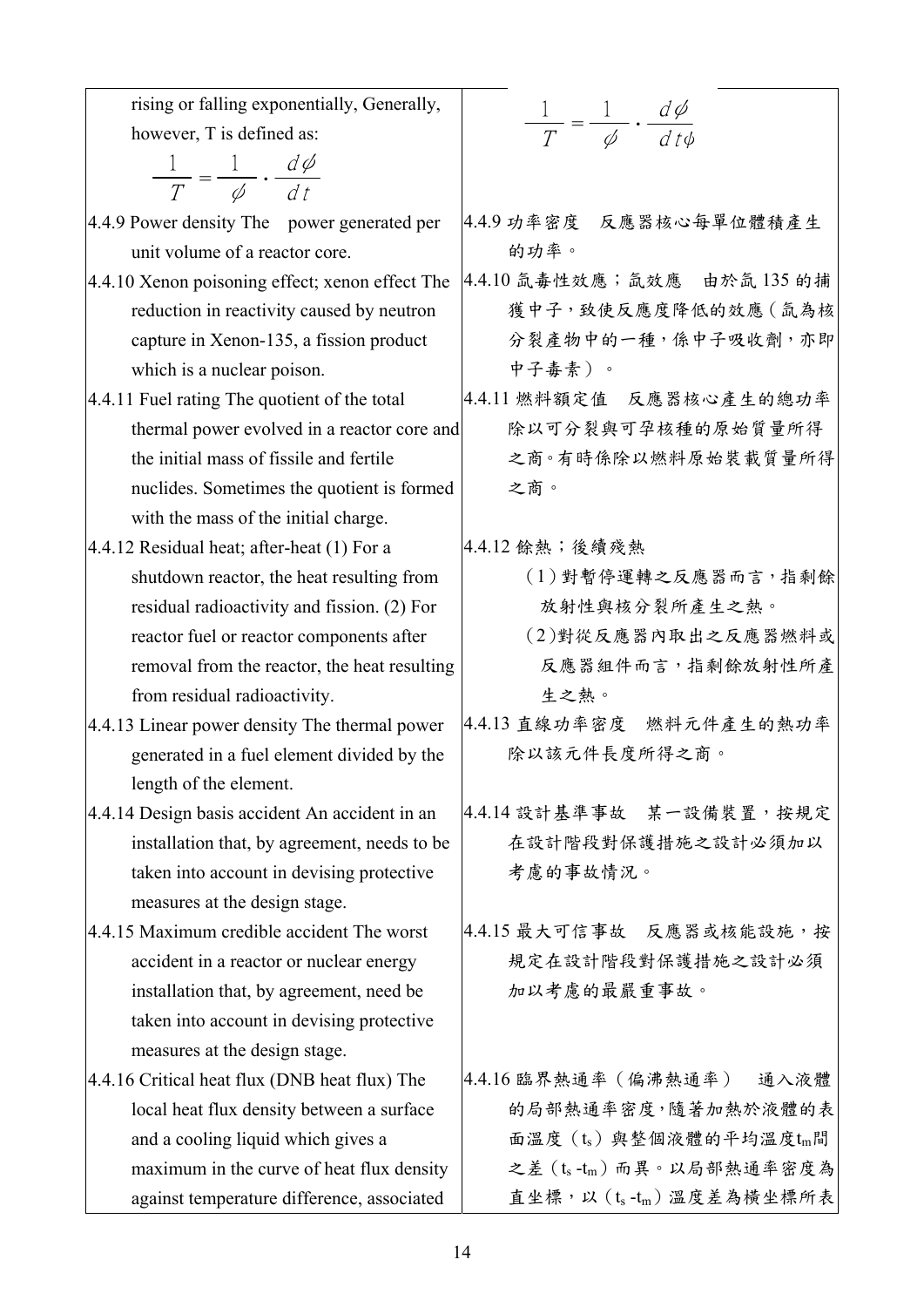| with the change from nucleate boiling to                                   | 示的兩者間關係曲線之最高點,相當於由                                                                            |
|----------------------------------------------------------------------------|-----------------------------------------------------------------------------------------------|
| film boiling. (Also called DNB (Departure                                  | 核沸騰轉化為膜沸騰時的局部熱通率密                                                                             |
| from Nucleate Boiling) heat flux.)                                         | 度,稱為臨界熱通率;亦稱為偏離沸騰的                                                                            |
|                                                                            | 熱通率或簡稱偏沸熱通率。                                                                                  |
| 4.4.17 Reactor thermal power The heat generated   4.4.17 反應器熱功率 核反應器每單位時間產 |                                                                                               |
| in a nuclear reactor in unit time.                                         | 生的熱量。                                                                                         |
| 4.4.18 Emergency shutdown; scram The act of                                | 4.4.18 緊急停機;急停 突然將反應器急速停                                                                      |
| shutting down a reactor suddenly to prevent                                | 機的行動,以防止或減低某一種危險的情                                                                            |
| or minimize a dangerous condition.                                         | 況。                                                                                            |
| 4.5 Radiation Protection and                                               | 4.5 輻射防護與環境效應                                                                                 |
| <b>Environmental Effects</b>                                               |                                                                                               |
| 4.5.1 Radiation Protection All measures                                    | 4.5.1 輻射防護 為限制游離輻射對人體有害                                                                       |
| associated with the limitation of the                                      | 效應的一切措施,及限制輻射對各種材料                                                                            |
| harmful effects of ionizing radiation on                                   | 誘發化學與物理損害之一切措施。                                                                               |
| people and all measures designed to limit                                  |                                                                                               |
| radiation-induced chemical and physical                                    |                                                                                               |
| damage to materials.                                                       |                                                                                               |
| 4.5.2 Dose A general term denoting the quantity                            | 4.5.2 劑量 此為一通用名詞,指被吸收之輻射                                                                      |
| of radiation or energy absorbed.                                           | 量或能量,此名詞用於特殊目的時,應加                                                                            |
| For special purposes, it must be                                           | 適當區別。                                                                                         |
| appropriately qualified.                                                   | (註)「劑量」一詞,曾與各種具有特定                                                                            |
| Note. The term "dose" has been used with a                                 | 含義之名詞聯用,例如,吸收劑量、曝露、                                                                           |
| variety of specific meanings, such as                                      | 通量等,但應避免混用。                                                                                   |
| absorbed dose, exposure and fluence, but                                   |                                                                                               |
| such uses are to be avoided.                                               |                                                                                               |
|                                                                            | 4.5.3 Dose rate The ratio of the dose in a suitably   4.5.3 劑量率 在某一段適當短的時間內, 劑量               |
| small time interval to the time interval.                                  | 與該段時間之比。                                                                                      |
|                                                                            | 4.5.4 Absorbed dose The absorbed dose, D, is the 4.5.4 吸收劑量 吸收劑量 D, 是 $d \in \mathbb{R}$ 以 dm |
| quotient of de by dm, where de is the mean                                 | 所得之商,其中d & 是游離輻射給與一個                                                                          |
| energy imparted by ionizing radiation to the                               | 體積單元中物質的平均量,dm是該體積                                                                            |
| matter in a volume element and dm is the                                   | 單元物質的質量:                                                                                      |
| mass of the matter in that volume element.                                 | $D = \frac{d \mathcal{E}}{dm}$                                                                |
| $D = \frac{d \mathcal{E}}{dm}$                                             |                                                                                               |
|                                                                            | 吸收劑量的專用單位是雷得。                                                                                 |
| The special unit of absorbed dose is the rad.                              | 1 雷得=10 <sup>-2</sup> (焦耳) (公斤) <sup>-1</sup>                                                 |
| $1rad=10^{-2}JKG^{-1}$                                                     |                                                                                               |
|                                                                            | 4.5.5 Exposure (1) For X or gamma radiation in  4.5.5 曝露 (1)就空氣中的 X 或加馬輻射而                    |
| air, the sum of the electrical charges of all                              | 論,在適當小體積單元的空氣中,由光子                                                                            |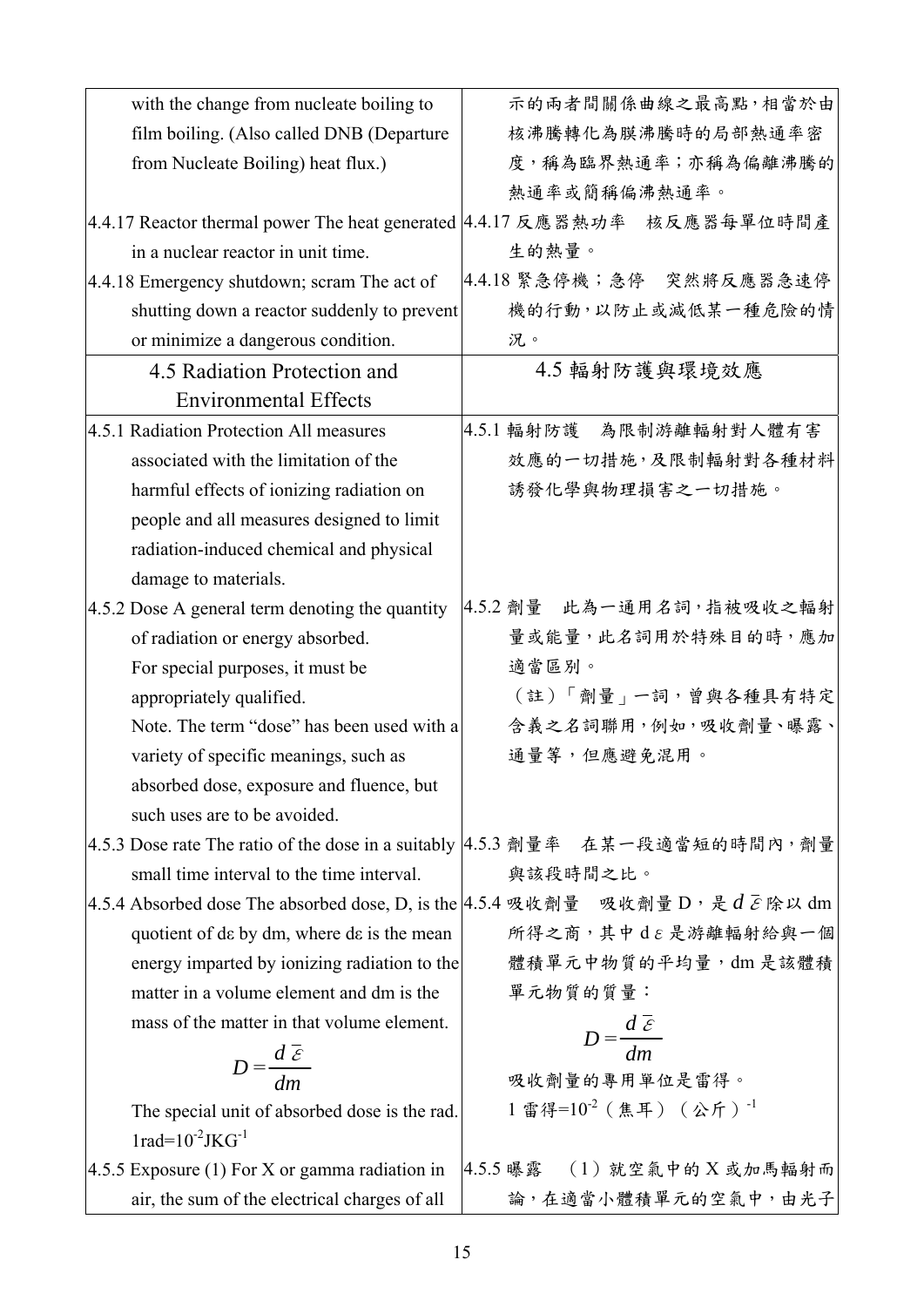| of the ions of one sign produced in air        | 釋放的所有電子,完全為空氣阻擋時所產                  |
|------------------------------------------------|-------------------------------------|
| when all electrons liberated by photons in a   | 生的一種符號離子的總電荷,除以此一體                  |
| suitably small element of volume of air are    | 積單元內空氣質量所得之商。通常以侖琴                  |
| completely stopped in air, divided by the      | 為單位表示之。                             |
| mass of the air in the volume element. It is   | (2) 因意外事故或故意入射於生物體或                 |
| commonly expressed in roentgen. (2) The        | 非生物體的輻射。                            |
| incidence of radiation on living or            | (註)為避免混淆,第(2)項意義應儘                  |
| inanimate material, by accident or intent.     | 量避免。                                |
| Note. To avoid confusion, meaning (2) of       |                                     |
| the above term should be avoided wherever      |                                     |
| possible.                                      |                                     |
| 4.5.6 Quality factor A factor depending on the | 4.5.6 射質因數 按原始或二次帶電粒子在水             |
| linear energy transfer in water of primary or  | 中之能量直線轉移而定的一種因數,依輻                  |
| secondary charged particles, by which          | 射防護界的作法,此因數乘以吸收劑量後                  |
| absorbed dose is multiplied to obtain,         | 所得之值,可用以對曝露於所有游離輻射                  |
| according to practice in the filed of          | 的人員,按同一尺度,評估其遭受到的照                  |
| radiation protection, an evaluation on a       | 射。                                  |
| common scale, for all ionizing radiations,     |                                     |
| of the irradiation incurred by exposed         |                                     |
| persons.                                       |                                     |
| 4.5.7 Dose equivalent The product of absorbed  | 4.5.7 等效劑量 吸收劑量、射質因數、分布因            |
| dose, quality factor, distribution factor, and | 數與其他各種調整因數的乘積;此項乘積                  |
| other modifying factors necessary to obtain    | 為評估受曝露人員遭受到照射後的效應                   |
| an evaluation of the effects of irradiation    | 所需要,以便將各種不同曝露特性考慮在                  |
| received by exposed persons, so that the       | 內。通常以侖目為單位表示之                       |
| different characteristics of the exposure are  | $1$ 命目= $10^{-2}$ (焦耳) (公斤) $^{-1}$ |
| taken into account. It is commonly             |                                     |
| expressed in rems.                             |                                     |
| 1 rem = $10^{-2}$ JKG <sup>-1</sup>            |                                     |
| 4.5.8 Maximum permissible dose equivalent      | 4.5.8 最大許可等效劑量 (MPDE)<br>按法規委       |
| (MPDE) The largest dose equivalent             | 員會的規定,假設對人體及遺傳不致發生                  |
| received within a specified period which is    | 可察覺的傷害機率之條件下,在一定時間                  |
| permitted by a regulatory committee on the     | 内許可接受的最大等效劑量。在一地人口                  |
| assumption that there is no appreciable        | 內,不同人群可有不同水準的最大許可等                  |
| probability of somatic or genetic injury.      | 效劑量。此名詞亦可稱為最大許可劑量。                  |
| Different levels of MPDE may be set for        | (MPD)                               |
| different groups within a population. Also     |                                     |
| called Maximum permissible dose (MPD).         |                                     |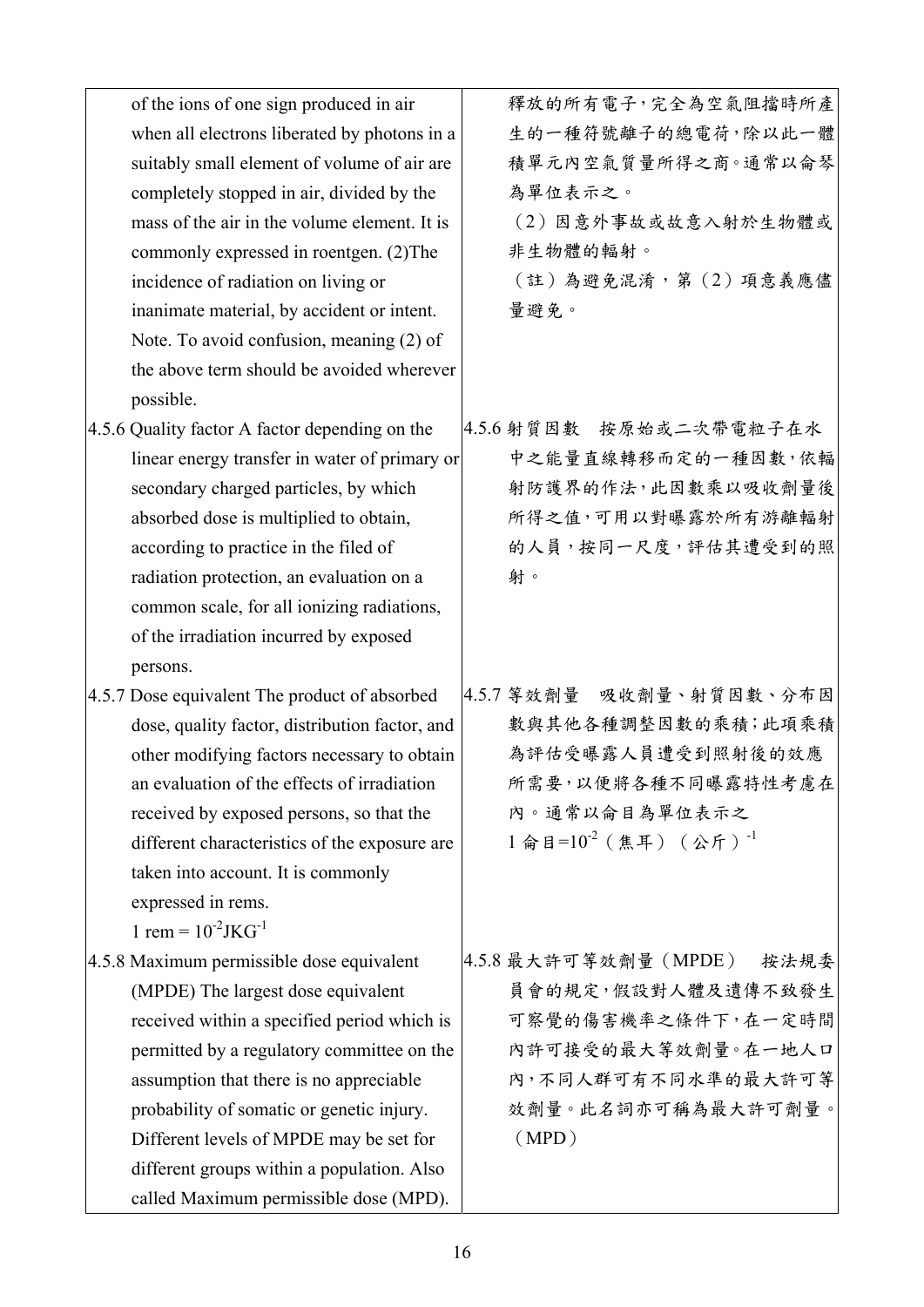| 4.5.9 The incidence of man-made or of both    | 4.5. |
|-----------------------------------------------|------|
| natural and man-made ionizing radation on     |      |
| persons, groups of the population or the      |      |
| whole population. No single English term      |      |
| or phrase defines this concept exactly, but   |      |
| see term $4.5.5(2)$ above.                    |      |
| 4.5.10 Individual dose The dose (exposure,    | 4.5. |
| absorbed dose or dose equivalent) to the      |      |
| body or to a given critical organ received    |      |
| by any individual during a given period of    |      |
| time.                                         |      |
| 4.5.11 Group/sub-population collective dose A | 4.5. |
| component of the population dose (see         |      |
| 5.5.8) related to a given sub-population,     |      |
| which, for some purposes, may be the          |      |
| population of a country or region. The        |      |
| group/sub-population collective dose is       |      |
| measured in rems.                             |      |

- 4.5.12 Radioactive fall-out The deposition upon the surface of the earth of radioactive substances from the explosion of a nuclear device or from their accidental release.
- 4.5.13 Radiotoxicity The toxicity attributable to ionizing radiation emitted by an incorporated radionuclide and its daughters; radiotoxicity is related not only to the radioactive characteristics of this radionuclide but also to its chemical and physical state and to metabolism of this element in the body or in the organ. Note. According to their relative radiotoxiciyt, radionuclides are classified into four categories: high toxicity; medium toxicity (sub-group A); medium toxicity (sub-group B); and low toxicity.
- 4.5.14 Controlled area An area in which individual exposure of personnel to radiation is controlled and which is under

4.5.9 人為或天然及人為兩者俱有的游離輻 射,對個人、群體或全人口的入射。目前 尚無一簡單名詞可確定此一觀念,但可參 閱 4.5.5「曝露」一詞的第(2)項意義。

- 4.5.10 個人劑量 個人在某一指定期間內其身 體或某一特定的重要器官接受到的劑量 (曝露、吸收劑量或等效劑量)。
- 4.5.11 群體或部分人口集合劑量 人口劑量 (請參閱 5.5.8)中有關於某一指定「部 分人口」的分量。「部分人口」可為某一 國家或某一地區的人口,視其目的而異。
- 4.5.12 放射性落塵 由於核子裝置爆炸或其事 故的釋放,而引起放射性物質在地球表面 上的沉積。
- 4.5.13 放射毒性 物體因含有放射性核種與其 子核放出的游離輻射而導致的毒性,放射 毒性不止起因於放射性核種具有的放射 特性,同時亦有因其化學與物理狀態及此 元素在人體或器官內新陳代謝而引起的。 (註)放射性核種,按照其相對的毒性, 可分為四類:高毒性;中毒性(次群 A); 中毒性 (次群 B);與低毒性。

4.5.14 管制區 人員的個別輻射曝露受到管制 的地區,且此地區係在具備適當輻射防護 法規知識及負有執行法規責任的專業人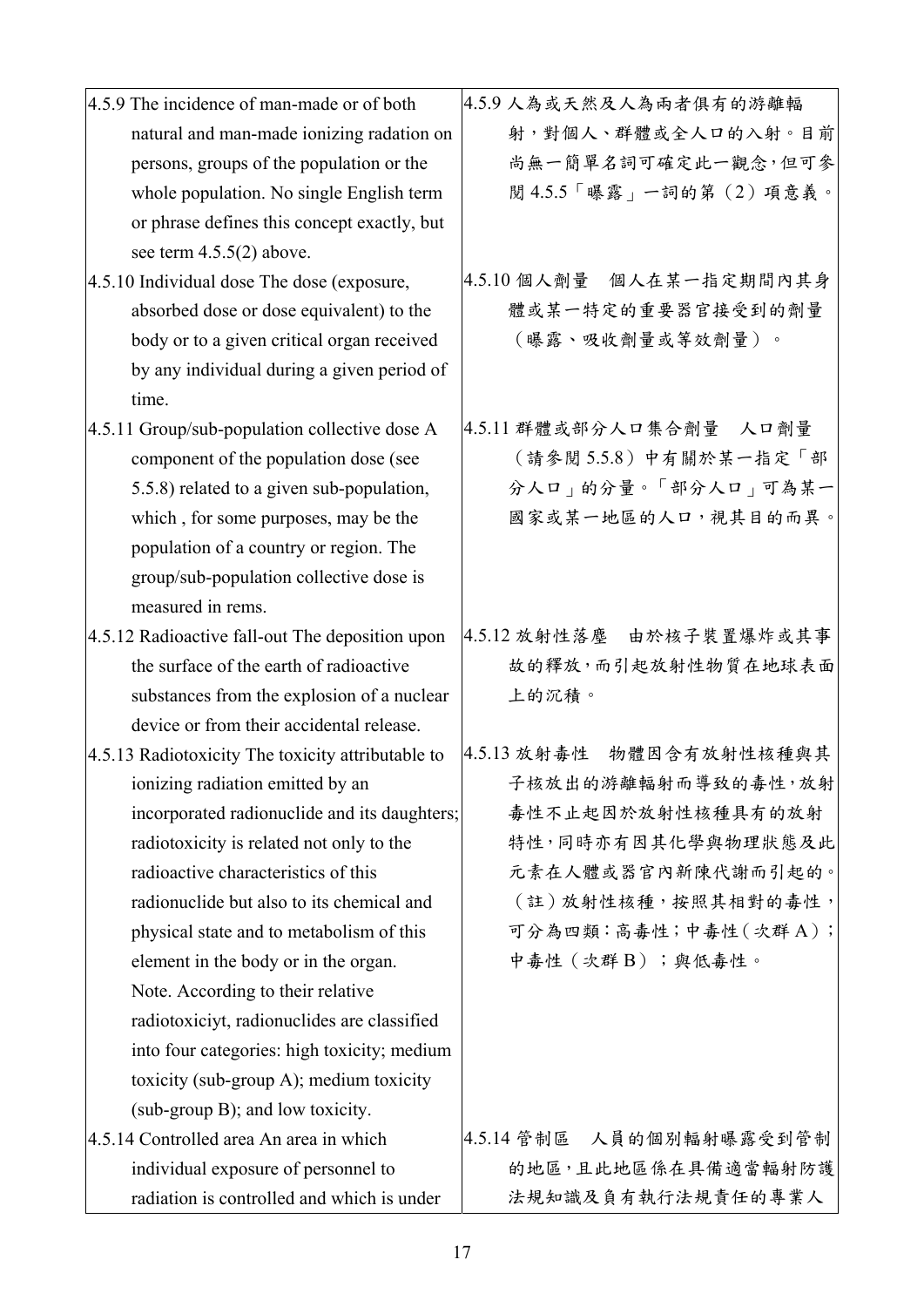| the supervision of a person who has                                          | 員監督之下。                                                                  |
|------------------------------------------------------------------------------|-------------------------------------------------------------------------|
| knowledge of the appropriate radiation                                       |                                                                         |
| protection regulations and responsibility for                                |                                                                         |
| applying them.                                                               |                                                                         |
| 4.5.15 Dosimetry The measurement or evaluation  4.5.15 劑量測定術 吸收劑量、曝露、等效劑     |                                                                         |
| of the absorbed dose, exposure, dose                                         | 量、或其他輻射量的量度或評估。                                                         |
| equivalent or similar radiation quantity.                                    |                                                                         |
| 4.5.16 Intake The quantity of activity entering the 4.5.16 攝入 由外界環境進入人體的活性量。 |                                                                         |
| body from the external environment.                                          |                                                                         |
| 4.5.17 Ionising radiation Any radiation consisting 4.5.17 游離輻射 由直接或間接游離粒子或兩  |                                                                         |
| of directly or indirectly ionising particles or                              | 者的混合組成之任何輻射。                                                            |
| a mixture of both.                                                           | (註)在法規與輻射防護範圍內,可見光                                                      |
| Note. In the fields of regulation and                                        | 及紫外線通常不包括在內。                                                            |
| radiation protection, visible and ultraviolet                                |                                                                         |
| light are usually excluded.                                                  |                                                                         |
| 4.5.18 Radioactive contamination A radioactive                               | 4.5.18 放射性污染 在某一材料或地區內,含                                                |
| sub-stance in a material or place where it is                                | 有其厭惡的放射性物質。                                                             |
| undesirable.                                                                 |                                                                         |
| 4.5.19 Decontamination Removal or reduction of  4.5.19 除污 按化學或物理程序, 對放射性污    |                                                                         |
| radioactive contamination, by chemical or                                    | 染的去除或減低。                                                                |
| physical processes.                                                          |                                                                         |
|                                                                              | 4.5.20 Maximum permissible concentration The   4.5.20 最大許可濃度 某一核種在空氣、水或 |
| level of activity concentration of a nuclide                                 | 食物中的活性濃度水準,經法規訂定不至                                                      |
| present in air, water or foodstuffs which by                                 | 對人類健康造成不正當危險度的最大值。                                                      |
| legal regulation is established as the                                       |                                                                         |
| maximum that would not create undue risk                                     |                                                                         |
| to human health.                                                             |                                                                         |
| 4.5.21 Discharge of radioactive materials The                                | 4.5.21 放射性物質的排放 核子設施運轉時在                                                |
| controlled emission of radioactive materials                                 | 控制條件下放射性物質排放於空氣中或                                                       |
| into the atmosphere or into waters in the                                    | 水中。                                                                     |
| operation of nuclear installations.                                          |                                                                         |
| 4.6 Treatment of Radioactive Wastes                                          | 4.6 放射性廢料處理                                                             |
| 4.6.1 Radioactive waste Unwanted radioactive                                 | 4.6.1 放射性廢料 放射性物質經加工、處理、                                                |
| materials obtained in the processing or                                      | 或使用之後遺留不要的廢料。                                                           |
| handing or radioactive materials, or after                                   |                                                                         |
| their utilisation.                                                           |                                                                         |
| 4.6.2 Radioactive waste management The                                       | 4.6.2 放射性廢料管理 以在控制下終極處置                                                 |
| management of radioactive wastes with a                                      | 為目標之放射性廢料管理,例如包括濃                                                       |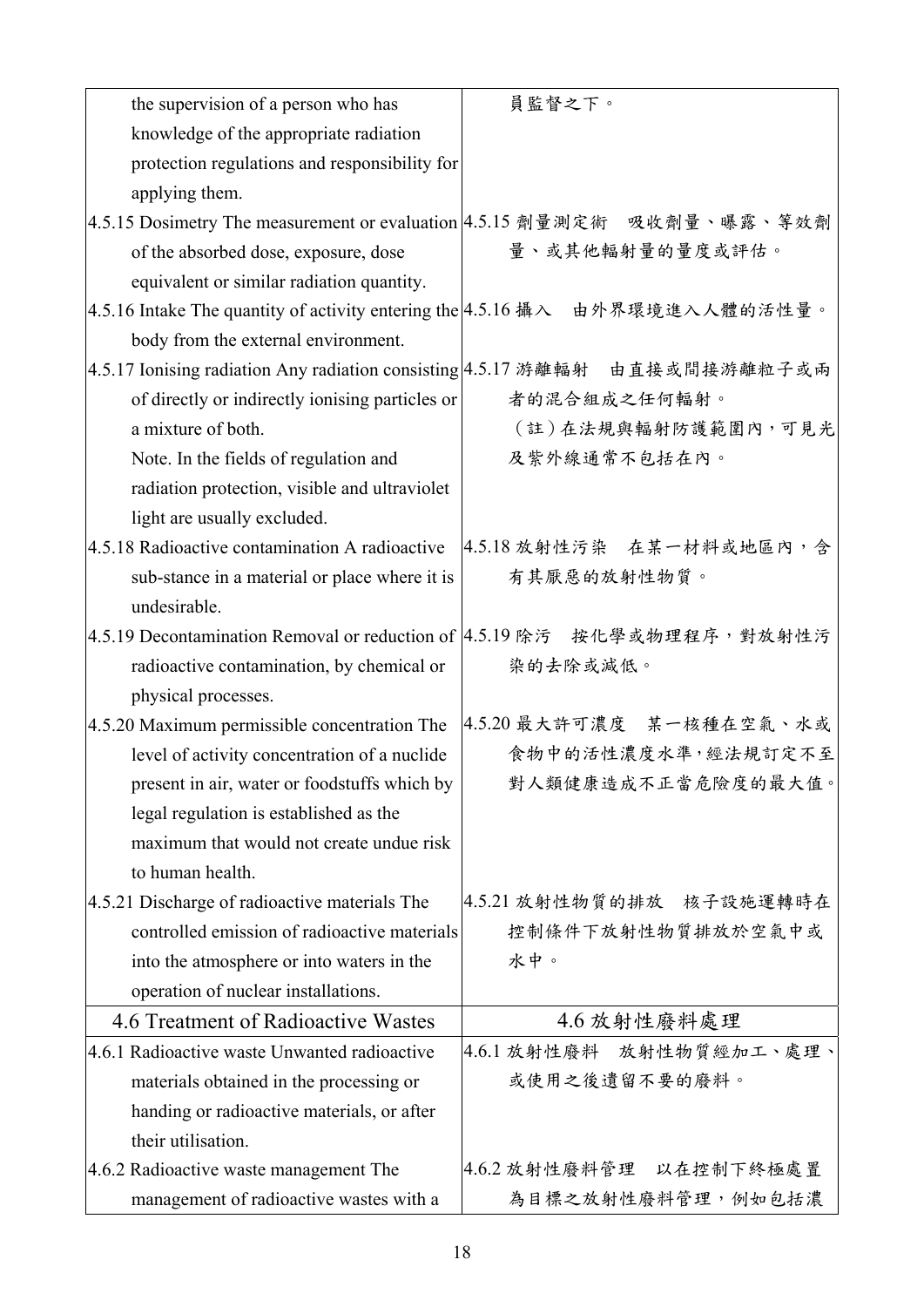| view to their controlled ultimate disposal,      | 縮、固化、桶裝密封、在過渡場所的存放。       |
|--------------------------------------------------|---------------------------|
| including for example, concentration,            |                           |
| solidification, sealing in containers, storage   |                           |
| at an intermediate site.                         |                           |
| 4.6.3 Concentration processes Processes for      | 4.6.3 濃縮程序 將大宗放射性廢料體積減少   |
| reducing the bulk of radioactive wastes, e.g.    | 之程序,例如蒸發、沉澱、焚化。           |
| evaporation, precipitation, incineration.        |                           |
| 4.6.4 Intermediate storage site A where          | 4.6.4 過渡放場所 放射性廢料運往終極處置   |
| radioactive wastes are stored under              | 場所之前,在控制條件下存放的場所。         |
| controlled conditions prior to their transport   |                           |
| to a site for ultimate disposal.                 |                           |
| 4.6.5 Solidification processes Processes for     | 4.6.5 固化程序 將放射性廢料結合在緊密固   |
| embodying radioactive wastes in compact          | 體(例如混凝土、瀝青或玻璃)之內的程        |
| solid bodies, e.g. concrete, bitumen or          | 序。                        |
| glass.                                           |                           |
| 4.6.6 Ultimate radioactive waste disposal site A | 4.6.6 放射性廢料終極置所 放射性廢料在控   |
| site at which radioactive wastes are stored      | 制條件下不須再作進一步處理的存放場         |
| under controlled conditions, such that no        | 所。                        |
| further handing is required.                     |                           |
|                                                  |                           |
| 4.7 Additional Terms                             | 4.7 增訂名詞                  |
| 4.7.1 Half-life (radioactive) The time taken for | 4.7.1 半衰期 (放射性的) 在一放射性物質  |
| half of the atoms present in a radioactive       | 中,原子分裂數達到半數時,以致其活性        |
| substance to disintegrate and hence for its      | 衰變至原有數值之一半所需的時間。          |
| activity to decay to half its original value.    | 半衰期(有效的) 在一系統中,特定的        |
| Note Depending on the isotope and element        | 放射性同位素,因放射性衰變及其他諸如        |
| concerned half-lives range from less than a      | 因生物的消失和燃耗作用,使得放射性同        |
| millionth of a second to more than a million     | 位素之量減半所需的時間。              |
| years.                                           |                           |
| Half-life (effective) The time taken for the     |                           |
| amount of a particular radioactive isotope       |                           |
| in a system to be reduced to half its value      |                           |
| as a consequence of both radioactive decay       |                           |
| and other processes such as biological           |                           |
| elimination and burn-up.                         |                           |
| 4.7.2 Separative work unit (SWU) A measure of    | 4.7.2 分離功單位 (SWU) 在鈾分離過程中 |
| the effort expended in separating uranium        | 將鈾分為兩股流柱,一為濃縮的,另一為        |
| into two streams, the one enriched and the       | 耗乏的,分離功即此過程作功之計算單         |